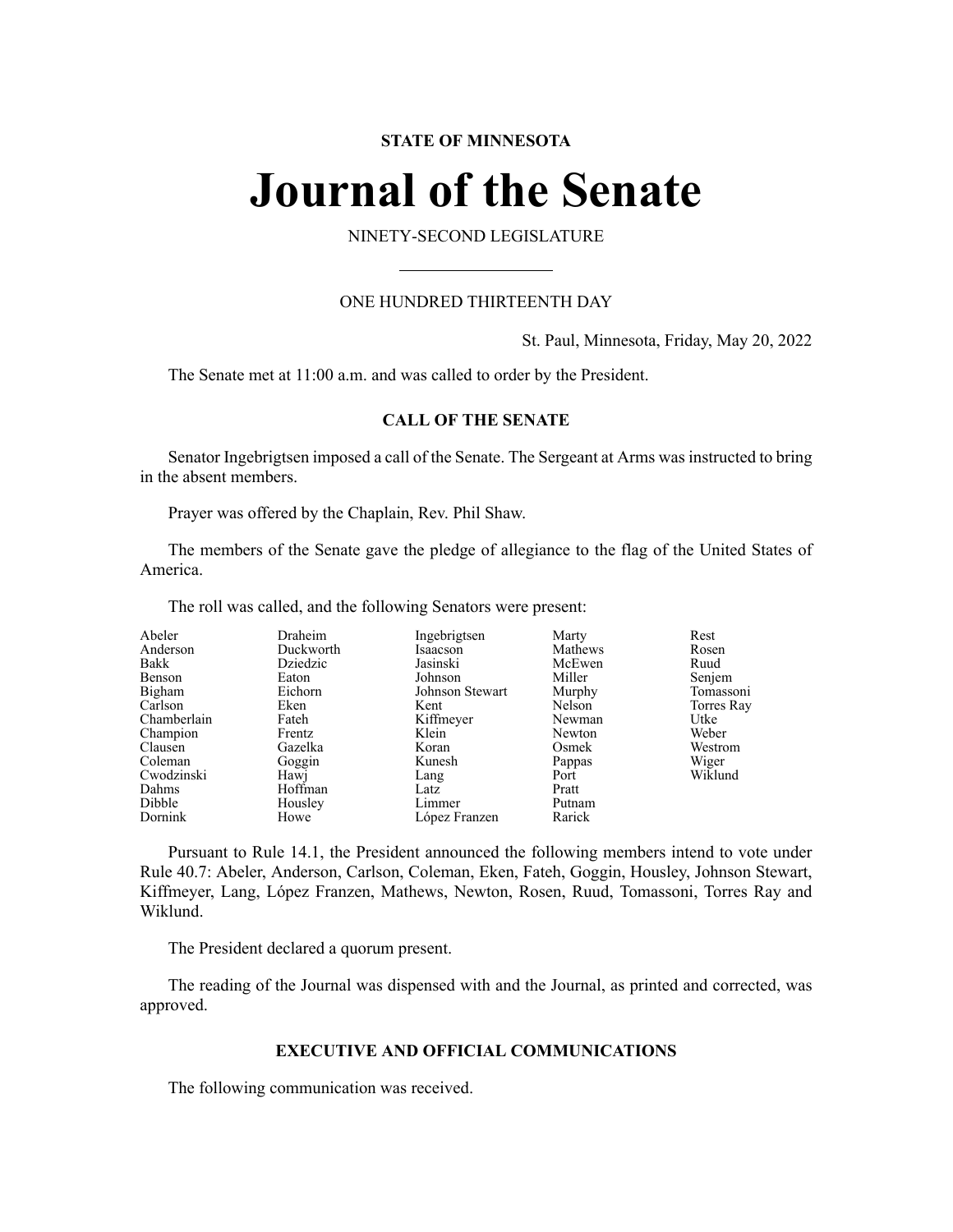The Honorable Melissa Hortman Speaker of the House of Representatives

The Honorable David J. Osmek President of the Senate

I have the honor to inform you that the following enrolled Acts of the 2022 Session of the State Legislature have been received from the Office of the Governor and are deposited in the Office of the Secretary of State for preservation, pursuant to the State Constitution, Article IV, Section 23:

|      |      |                     | Time and           |            |
|------|------|---------------------|--------------------|------------|
| S.F. | H.F. | <b>Session Laws</b> | Date Approved      | Date Filed |
| No.  | No.  | Chapter No.         | 2022               | 2022       |
|      | 3216 | 56                  | 1:45 p.m. May $19$ | May 19     |
|      | 3296 | 57                  | 1:45 p.m. May $19$ | May 19     |
|      | 3989 | 58                  | 1:45 p.m. May $19$ | May 19     |
|      | 2945 | 59                  | 1:47 p.m. May 19   | May 19     |
|      | 3834 | 60                  | 1:44 p.m. May 19   | May 19     |
|      | 3682 | 61                  | 1:44 p.m. May 19   | May 19     |
|      | 3768 | 62                  | 1:47 p.m. May 19   | May 19     |
|      | 3845 | 63                  | 1:46 p.m. May 19   | May 19     |
|      |      |                     |                    |            |

Sincerely, Steve Simon Secretary of State

### **MESSAGES FROM THE HOUSE**

Mr. President:

I have the honor to announce that the House refuses to concur in the Senate amendments to House File No. 3765:

**H.F. No. 3765:** A bill for an act relating to natural resources; appropriating money from environment and natural resources trust fund; providing extensions.

The House respectfully requests that a Conference Committee of 3 members be appointed thereon.

Hansen, R.; Acomb and Heintzeman have been appointed as such committee on the part of the House.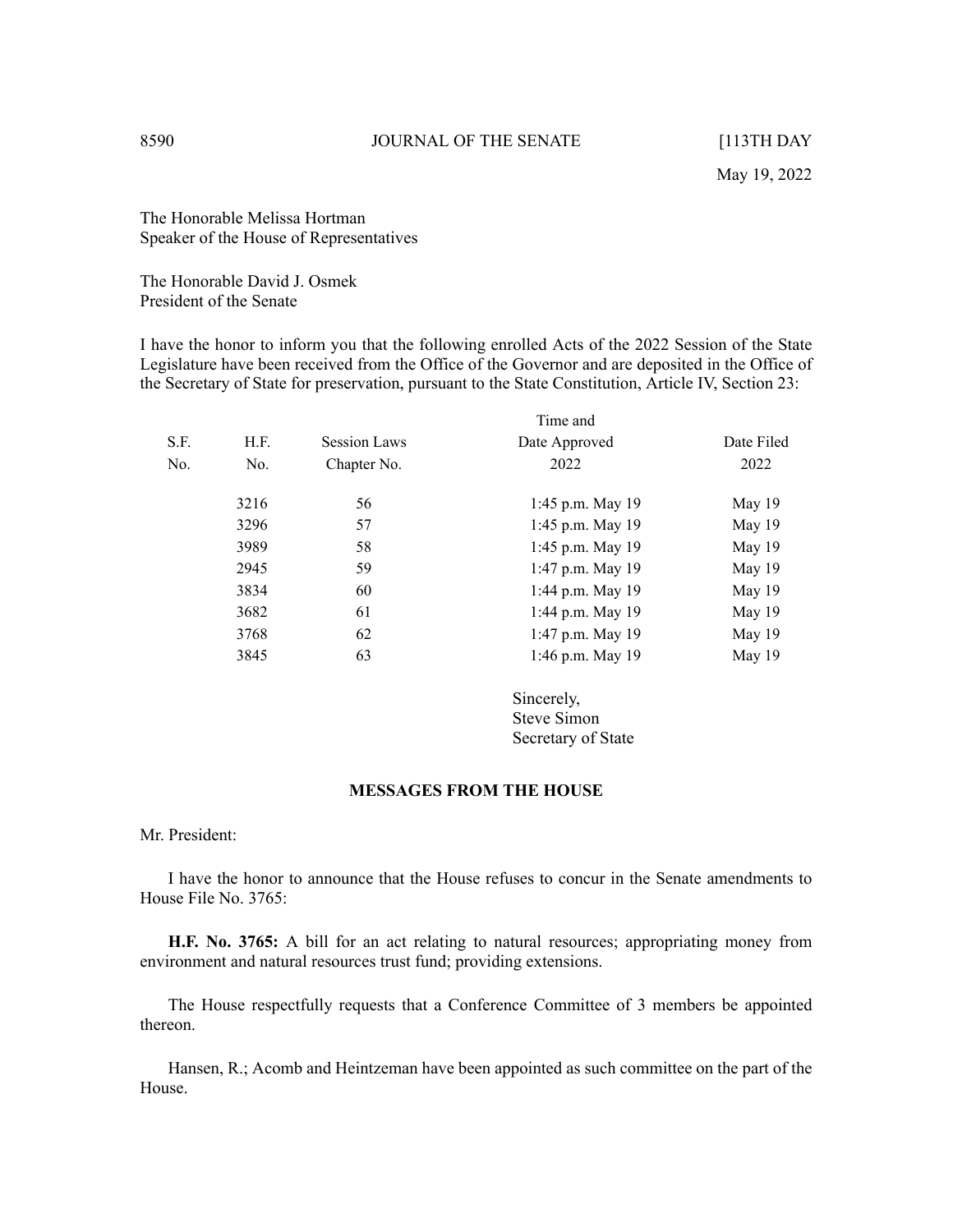House File No. 3765 is herewith transmitted to the Senate with the request that the Senate appoint a like committee.

Patrick D. Murphy, Chief Clerk, House of Representatives

Transmitted May 19, 2022

Senator Westrom moved that the Senate accede to the request of the House for a Conference Committee on H.F. No. 3765, and that a Conference Committee of 3 members be appointed by the Subcommittee on Conference Committees on the part of the Senate, to act with a like Conference Committee appointed on the part of the House. The motion prevailed.

Mr. President:

I have the honor to announce the passage by the House of the following House Files, herewith transmitted: H.F. Nos. 3394 and 3775.

Patrick D. Murphy, Chief Clerk, House of Representatives

Transmitted May 19, 2022

# **FIRST READING OF HOUSE BILLS**

The following bills were read the first time.

**H.F. No. 3394:** A resolution memorializing Congress to name the South St. Paul Post Office in honor of Officer Leo Pavlak.

Referred to the Committee on Rules and Administration for comparison with S.F. No. 3175, now on General Orders.

**H.F. No. 3775:** A bill for an act relating to commerce; modifying registration filing for franchises; amending Minnesota Statutes 2020, section 80C.08, subdivision 1.

Referred to the Committee on Rules and Administration for comparison with S.F. No. 3242, now on General Orders.

# **REPORTS OF COMMITTEES**

Senator Miller moved that the Committee Reports at the Desk be now adopted. The motion prevailed.

#### **Senator Miller, from the Committee on Rules and Administration, to which was referred**

**H.F. No. 3255** for comparison with companion Senate File, reports the following House File was found not identical with companion Senate File as follows:

| <b>GENERAL ORDERS</b> |                 |                 | <b>CONSENT CALENDAR</b> |                 | <b>CALENDAR</b> |  |
|-----------------------|-----------------|-----------------|-------------------------|-----------------|-----------------|--|
| H.F. No.              | <b>S.E. No.</b> | <b>H.F. No.</b> | S.F. No.                | <b>H.F. No.</b> | S.F. No.        |  |
| 3255                  | 3243            |                 |                         |                 |                 |  |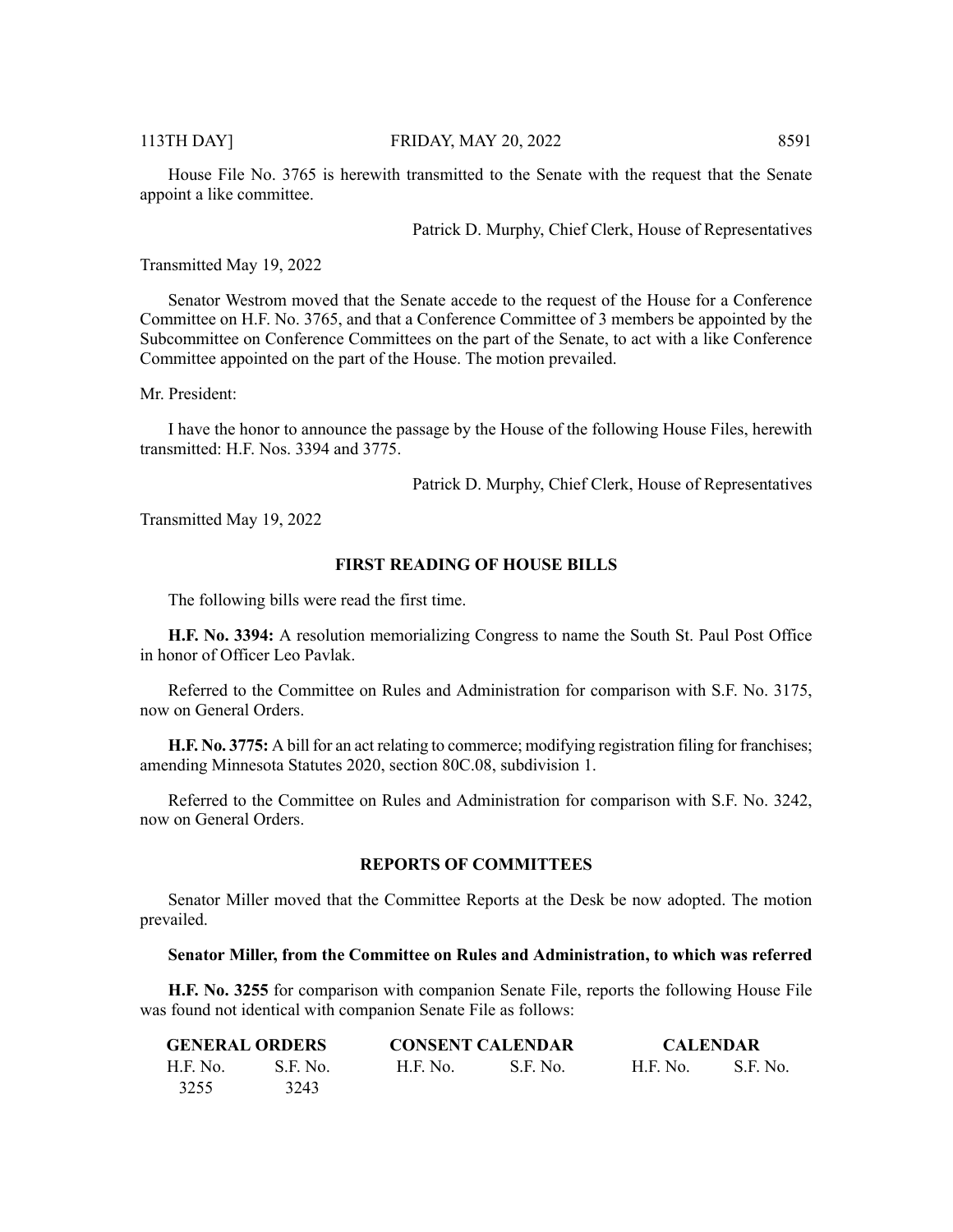Pursuant to Rule 45, the Committee on Rules and Administration recommends that H.F. No. 3255 be amended as follows:

Delete all the language after the enacting clause of H.F. No. 3255, the first engrossment; and insert the language after the enacting clause of S.F. No. 3243, the first engrossment; further, delete the title of H.F. No. 3255, the first engrossment; and insert the title of S.F. No. 3243, the first engrossment.

And when so amended H.F. No. 3255 will be identical to S.F. No. 3243, and further recommends that H.F. No. 3255 be given its second reading and substituted for S.F. No. 3243, and that the Senate File be indefinitely postponed.

Pursuant to Rule 45, this report was prepared and submitted by the Secretary of the Senate on behalf of the Committee on Rules and Administration. Amendments adopted. Report adopted.

# **Senator Miller, from the Committee on Rules and Administration, to which was referred**

**H.F. No. 3400** for comparison with companion Senate File, reports the following House File was found identical and recommends the House File be given its second reading and substituted for its companion Senate File as follows:

| <b>GENERAL ORDERS</b> |          |           | <b>CONSENT CALENDAR</b> |          | <b>CALENDAR</b> |  |
|-----------------------|----------|-----------|-------------------------|----------|-----------------|--|
| H.F. No.              | S.F. No. | .H.F. No. | S.F. No.                | H.F. No. | S.F. No.        |  |
| 3400                  | 3920     |           |                         |          |                 |  |

and that the above Senate File be indefinitely postponed.

Pursuant to Rule 45, this report was prepared and submitted by the Secretary of the Senate on behalf of the Committee on Rules and Administration. Report adopted.

#### **Senator Miller, from the Committee on Rules and Administration, to which was referred**

**H.F. No. 3955** for comparison with companion Senate File, reports the following House File was found identical and recommends the House File be given its second reading and substituted for its companion Senate File as follows:

| <b>GENERAL ORDERS</b> |          | <b>CONSENT CALENDAR</b> |          | <b>CALENDAR</b> |          |
|-----------------------|----------|-------------------------|----------|-----------------|----------|
| H.F. No.              | S.F. No. | <b>H.F. No.</b>         | S.F. No. | H.F. No.        | S.F. No. |
| 3955                  | 3749     |                         |          |                 |          |

and that the above Senate File be indefinitely postponed.

Pursuant to Rule 45, this report was prepared and submitted by the Secretary of the Senate on behalf of the Committee on Rules and Administration. Report adopted.

#### **SECOND READING OF HOUSE BILLS**

H.F. Nos. 3255, 3400, and 3955 were read the second time.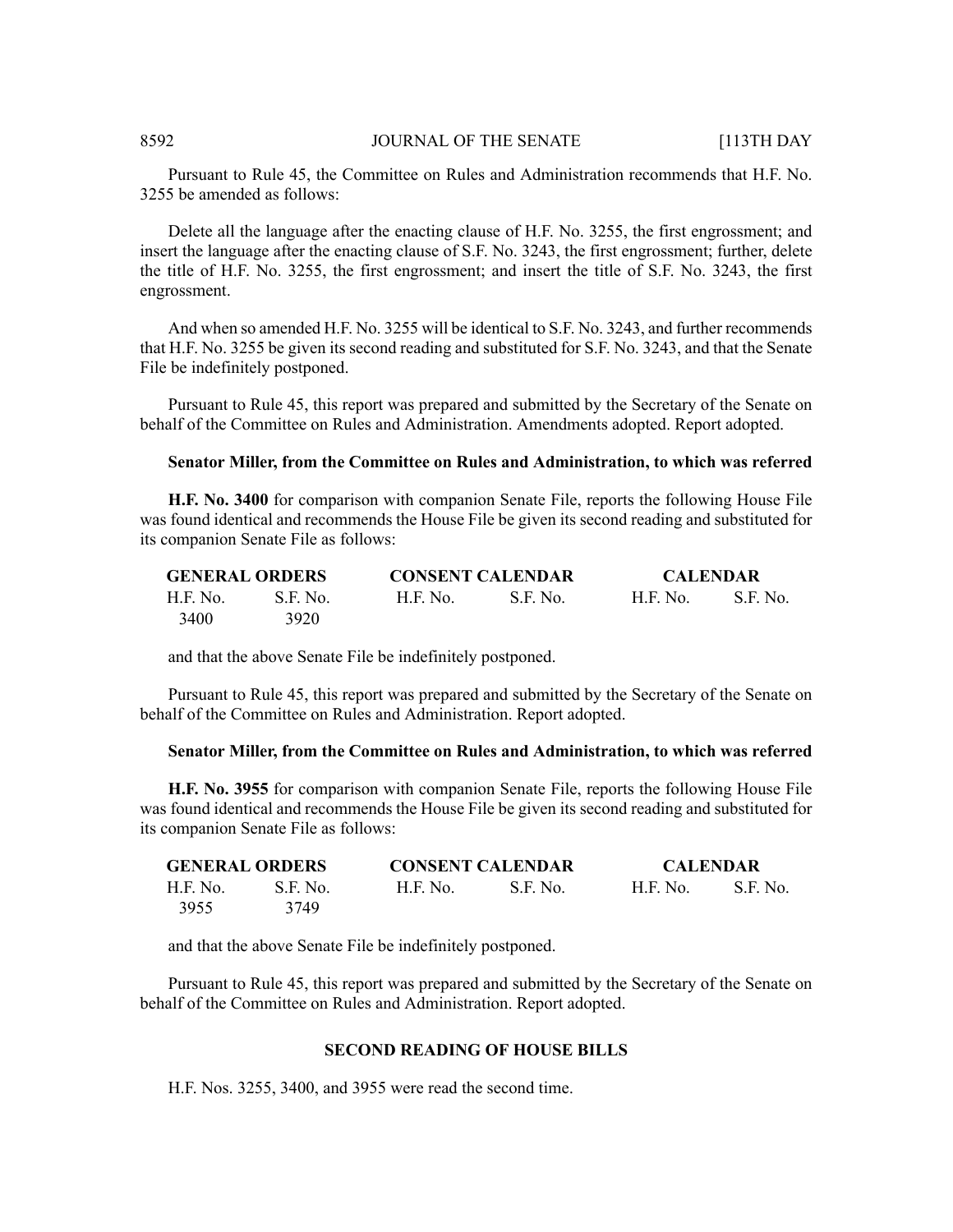# 113TH DAY] FRIDAY, MAY 20, 2022 8593

# **INTRODUCTION AND FIRST READING OF SENATE BILLS**

The following bills were read the first time.

#### **Senator Howe introduced--**

**S.F. No. 4604:** A bill for an act relating to state government; precluding certain requirements on private businesses for time to answer calls; proposing coding for new law in Minnesota Statutes, chapter 15.

Referred to the Committee on State Government Finance and Policy and Elections.

### **Senator Howe introduced--**

**S.F. No. 4605:** A bill for an act relating to state government; setting answer time for calls to state call centers; proposing coding for new law in Minnesota Statutes, chapter 15.

Referred to the Committee on State Government Finance and Policy and Elections.

#### **Senators Pappas and Hawj introduced--**

**S.F. No. 4606:** A bill for an act relating to capital investment; appropriating money for a day shelter in the city of St. Paul.

Referred to the Committee on Jobs and Economic Growth Finance and Policy.

#### **MOTIONS AND RESOLUTIONS**

#### **Senator Putnam introduced --**

**Senate Resolution No. 144:** A Senate resolution endorsing the creation of new Vet Centers in Minnesota.

Referred to the Committee on Rules and Administration.

Senator Port moved that H.F. No. 844 be withdrawn from the Committee on Commerce and Consumer Protection Finance and Policy, given a second reading, and placed on General Orders.

# **CALL OF THE SENATE**

Senator Port imposed a call of the Senate for the balance of the proceedings on H.F. No. 844. The Sergeant at Arms was instructed to bring in the absent members.

The question was taken on the adoption of the Port motion.

The roll was called, and there were yeas 55 and nays 11, as follows:

Those who voted in the affirmative were: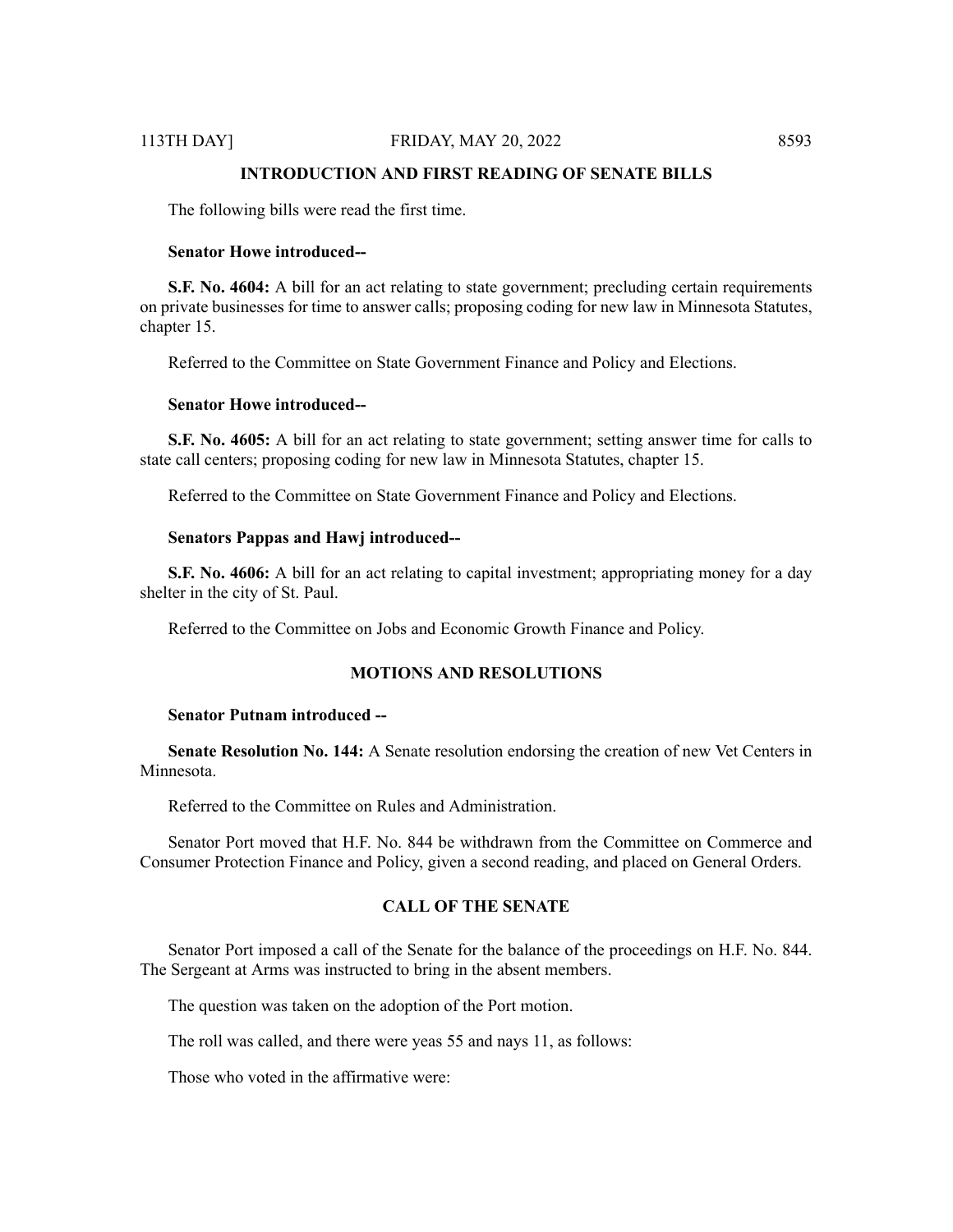| Abeler      | <b>Dibble</b> | Housley         | López Franzen | Rarick     |
|-------------|---------------|-----------------|---------------|------------|
| Anderson    | Dornink       | Ingebrigtsen    | Marty         | Rest       |
| Bakk        | Duckworth     | Isaacson        | McEwen        | Rosen      |
| Bigham      | Dziedzic      | Jasinski        | Miller        | Ruud       |
| Carlson     | Eaton         | Johnson Stewart | Murphy        | Senjem     |
| Chamberlain | Eken          | Kent            | Newman        | Tomassoni  |
| Champion    | Fateh         | Klein           | Newton        | Torres Ray |
| Clausen     | Frentz        | Kunesh          | Pappas        | Weber      |
| Coleman     | Goggin        | Lang            | Port          | Westrom    |
| Cwodzinski  | Hawj          | Latz            | Pratt         | Wiger      |
| Dahms       | Hoffman       | Limmer          | Putnam        | Wiklund    |

Pursuant to Rule 40, Senator Jasinski cast the affirmative vote on behalf of the following Senators: Abeler, Anderson, Coleman, Ingebrigtsen, Lang, Pratt, Rosen, Ruud, Senjem, and Tomassoni.

Pursuant to Rule 40, Senator Hawj cast the affirmative vote on behalf of the following Senators: Carlson, Eken, Fateh, Frentz, Hoffman, Johnson Stewart, Kunesh, López Franzen, Newton, Rest, Torres Ray, and Wiklund.

Those who voted in the negative were:

| <b>Benson</b> | Gazelka | Kiffmeyer | Osmek |
|---------------|---------|-----------|-------|
| Draheim       | Howe    | K oran    | Utke  |
| Eichorn       | Johnson | Mathews   |       |

The motion prevailed.

**H.F. No. 844:** A bill for an act relating to consumer protection; prohibiting price gouging; prescribing penalties; proposing coding for new law in Minnesota Statutes, chapter 325E.

H.F. No. 844 was read the second time.

#### **RECESS**

Senator Miller moved that the Senate do now recess subject to the call of the President. The motion prevailed.

After a brief recess, the President called the Senate to order.

# **APPOINTMENTS**

Senator Miller from the Subcommittee on Conference Committees recommends that the following Senators be and they hereby are appointed as a Conference Committee on:

H.F. No. 3765: Senators Westrom, Ingebrigtsen, and Hawj.

Senator Miller moved that the foregoing appointments be approved. The motion prevailed.

#### **RECESS**

Senator Miller moved that the Senate do now recess subject to the call of the President. The motion prevailed.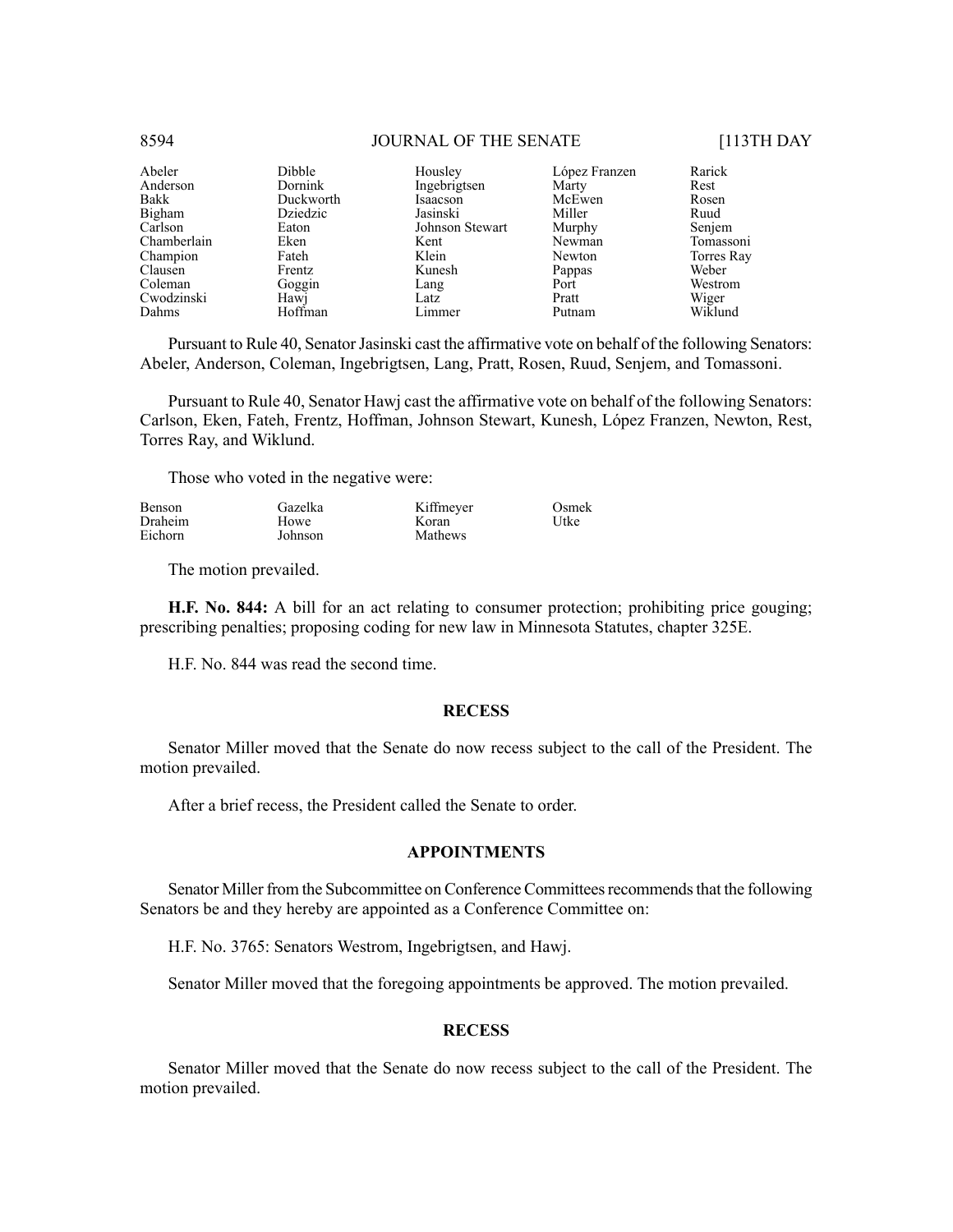After a brief recess, the President called the Senate to order.

# **CALL OF THE SENATE**

Senator Goggin imposed a call of the Senate. The Sergeant at Arms was instructed to bring in the absent members.

# **MOTIONS AND RESOLUTIONS - CONTINUED**

Senator Newman moved that the name of Senator Jasinski be added as a co-author to S.F. No. 1158. The motion prevailed.

#### **SUSPENSION OF RULES**

Senator Port moved that an urgency be declared within the meaning of Article IV, Section 19, of the Constitution of Minnesota, with respect to H.F. No. 844 and that the rules of the Senate be so far suspended as to give H.F. No. 844, now on General Orders, its third reading and place it on its final passage.

# **CALL OF THE SENATE**

Senator Port imposed a call of the Senate for the balance of the proceedings on H.F. No. 844. The Sergeant at Arms was instructed to bring in the absent members.

The question was taken on the adoption of the Port motion.

The roll was called, and there were yeas 39 and nays 27, as follows:

Those who voted in the affirmative were:

| Abeler      | <b>Dibble</b> | Hoffman         | Limmer        | Port       |
|-------------|---------------|-----------------|---------------|------------|
| Bigham      | Duckworth     | Housley         | López Franzen | Putnam     |
| Carlson     | Dziedzic      | Isaacson        | Marty         | Rest       |
| Chamberlain | Eaton         | Johnson Stewart | McEwen        | Tomassoni  |
| Champion    | Eken          | Kent            | Murphy        | Torres Ray |
| Clausen     | Fateh         | Klein           | Nelson        | Wiger      |
| Coleman     | Frentz        | Kunesh          | Newton        | Wiklund    |
| Cwodzinski  | Hawj          | Latz            | Pappas        |            |

Pursuant to Rule 40, Senator Jasinski cast the affirmative vote on behalf of the following Senators: Coleman, Nelson, and Tomassoni.

Pursuant to Rule 40, Senator Hawj cast the affirmative vote on behalf of the following Senators: Eken, Fateh, Frentz, Johnson Stewart, Kunesh, Newton, Torres Ray, Wiger, and Wiklund.

Those who voted in the negative were:

| Anderson | Eichorn      | Johnson   | Osmek  | Utke    |
|----------|--------------|-----------|--------|---------|
| Bakk     | Gazelka      | Kiffmeyer | Pratt  | Weber   |
| Benson   | Goggin       | Koran     | Rarick | Westrom |
| Dahms    | Howe         | Lang      | Rosen  |         |
| Dornink  | Ingebrigtsen | Mathews   | Ruud   |         |
| Draheim  | Jasinski     | Miller    | Senjem |         |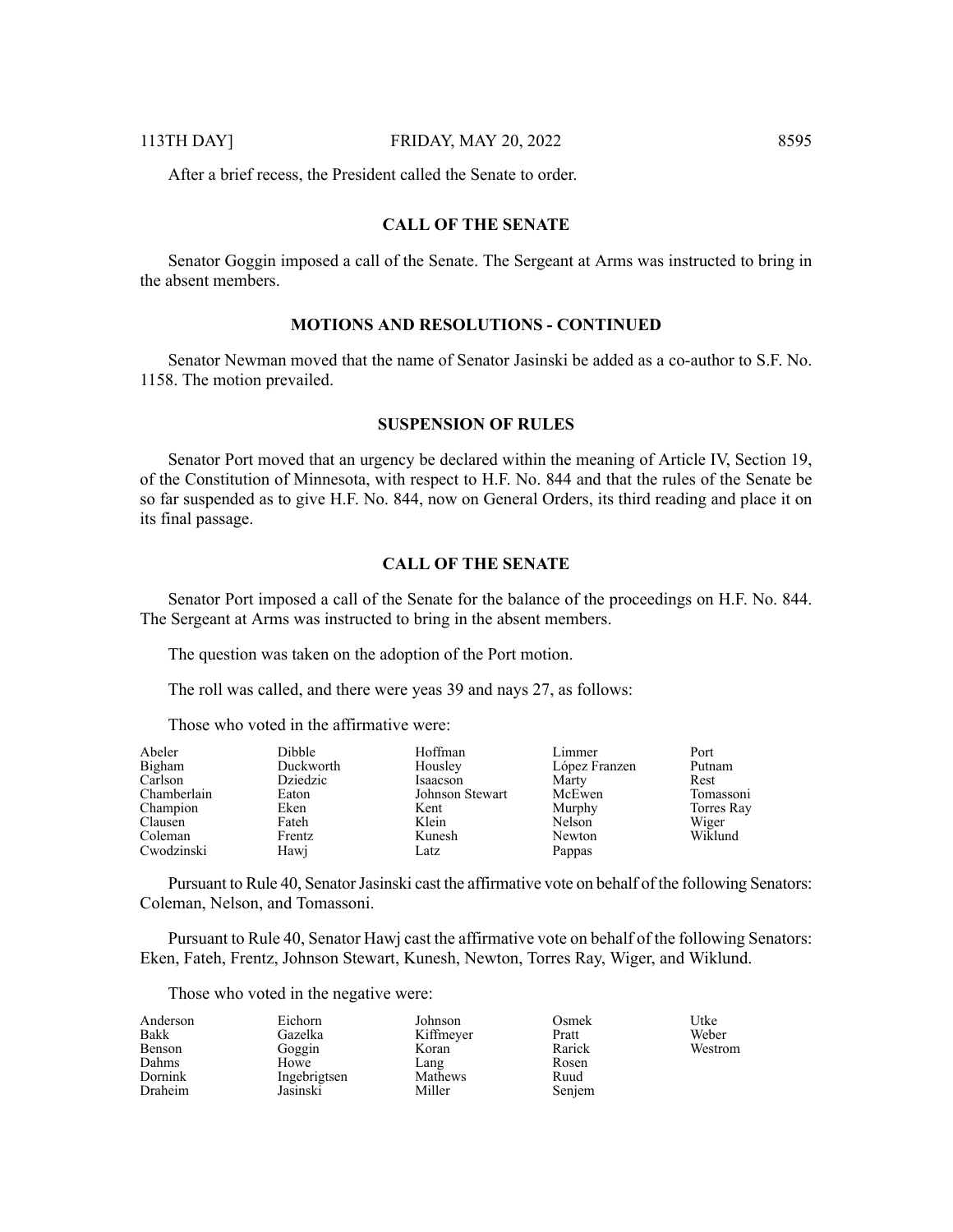Pursuant to Rule 40, Senator Jasinski cast the negative vote on behalf of the following Senators: Anderson, Bakk, Benson, Eichorn, Ingebrigtsen, Kiffmeyer, Lang, Pratt, Ruud, Weber, and Westrom.

The motion did not prevail.

# **MOTIONS AND RESOLUTIONS - CONTINUED**

Without objection, remaining on the Order of Business of Motions and Resolutions, the Senate reverted to the Order of Business of Messages From the House.

#### **MESSAGES FROM THE HOUSE**

Mr. President:

I have the honor to announce that the House has adopted the recommendation and report of the Conference Committee on House File No. 961, and repassed said bill in accordance with the report of the Committee, so adopted.

House File No. 961 is herewith transmitted to the Senate.

Patrick D. Murphy, Chief Clerk, House of Representatives

Transmitted May 19, 2022

# **CONFERENCE COMMITTEE REPORT ON H. F. No. 961**

A bill for an act relating to labor; adding a supervisory law enforcement unit; appropriating money; amending Minnesota Statutes 2020, section 179A.10, subdivisions 2, 3.

May 18, 2022

The Honorable Melissa Hortman Speaker of the House of Representatives

The Honorable David J. Osmek President of the Senate

We, the undersigned conferees for H. F. No. 961 report that we have agreed upon the items in dispute and recommend as follows:

That the Senate recede from its amendments and that H. F. No. 961 be further amended as follows:

Page 3, delete section 4

Amend the title as follows:

Page 1, line 2, delete "appropriating money;"

We request the adoption of this report and repassage of the bill.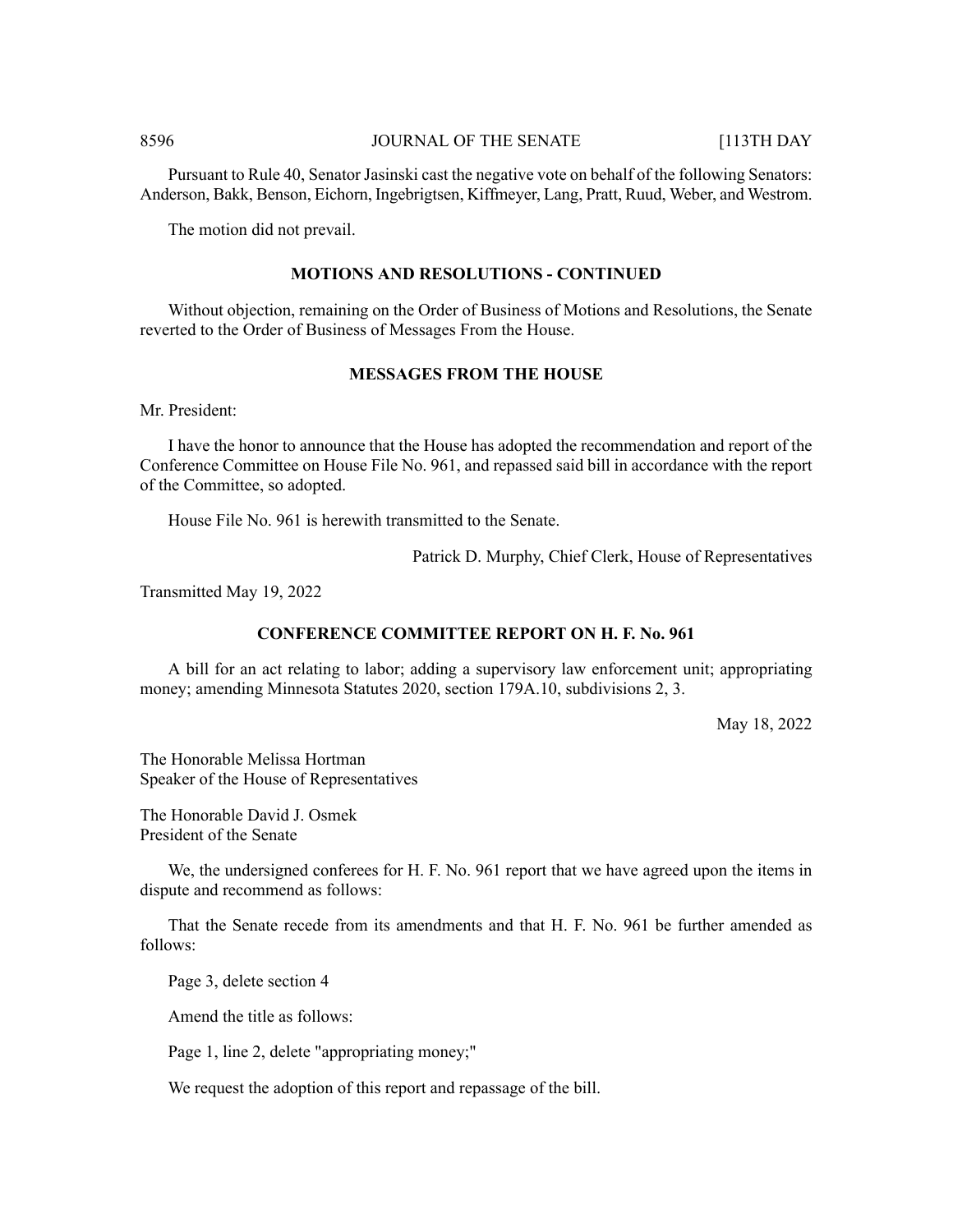House Conferees: Rob Ecklund, Emma Greenman, Paul Novotny

Senate Conferees: Jeff Howe, Zach Duckworth, Kari Dziedzic

Senator Howe moved that the foregoing recommendations and Conference Committee Report on H.F. No. 961 be now adopted, and that the bill be repassed as amended by the Conference Committee. The motion prevailed. So the recommendations and Conference Committee Report were adopted.

H.F. No. 961 was read the third time, as amended by the Conference Committee, and placed on its repassage.

The question was taken on the repassage of the bill, as amended by the Conference Committee.

The roll was called, and there were yeas 66 and nays 0, as follows:

Those who voted in the affirmative were:

| Abeler<br>Anderson<br>Bakk<br>Benson<br>Bigham<br>Carlson<br>Chamberlain<br>Champion<br>Clausen<br>Coleman<br>Cwodzinski<br>Dahms<br>Dibble | Draheim<br>Duckworth<br>Dziedzic<br>Eaton<br>Eichorn<br>Eken<br>Fateh<br><b>Frentz</b><br>Gazelka<br>Goggin<br>Hawj<br>Hoffman<br>Housley | Ingebrigtsen<br>Isaacson<br>Jasinski<br>Johnson<br>Johnson Stewart<br>Kent<br>Kiffmeyer<br>Klein<br>Koran<br>Kunesh<br>Lang<br>Latz<br>Limmer | Marty<br>Mathews<br>McEwen<br>Miller<br>Murphy<br>Nelson<br>Newton<br>Osmek<br>Pappas<br>Port<br>Pratt<br>Putnam<br>Rarick | Rosen<br>Ruud<br>Senjem<br>Tomassoni<br>Torres Ray<br>Utke<br>Weber<br>Westrom<br>Wiger<br>Wiklund |
|---------------------------------------------------------------------------------------------------------------------------------------------|-------------------------------------------------------------------------------------------------------------------------------------------|-----------------------------------------------------------------------------------------------------------------------------------------------|----------------------------------------------------------------------------------------------------------------------------|----------------------------------------------------------------------------------------------------|
| Dornink                                                                                                                                     | Howe                                                                                                                                      | López Franzen                                                                                                                                 | Rest                                                                                                                       |                                                                                                    |

Pursuant to Rule 40, Senator Jasinski cast the affirmative vote on behalf of the following Senators: Anderson, Bakk, Benson, Coleman, Ingebrigtsen, Kiffmeyer, Lang, Nelson, Pratt, Rarick, Ruud, Tomassoni, Weber, and Westrom.

Pursuant to Rule 40, Senator Hawj cast the affirmative vote on behalf of the following Senators: Champion, Dibble, Eken, Fateh, Johnson Stewart, Kunesh, Newton, Torres Ray, and Wiklund.

So the bill, as amended by the Conference Committee, was repassed and its title was agreed to.

# **MOTIONS AND RESOLUTIONS - CONTINUED**

S.F. No. 3008 and the Conference Committee Report thereon were reported to the Senate.

# **CONFERENCE COMMITTEE REPORT ON S.F. No. 3008**

A bill for an act relating to liquor; prohibiting exclusive contracts for distillers; amending Minnesota Statutes 2020, section 340A.307, subdivisions 1, 2, 4.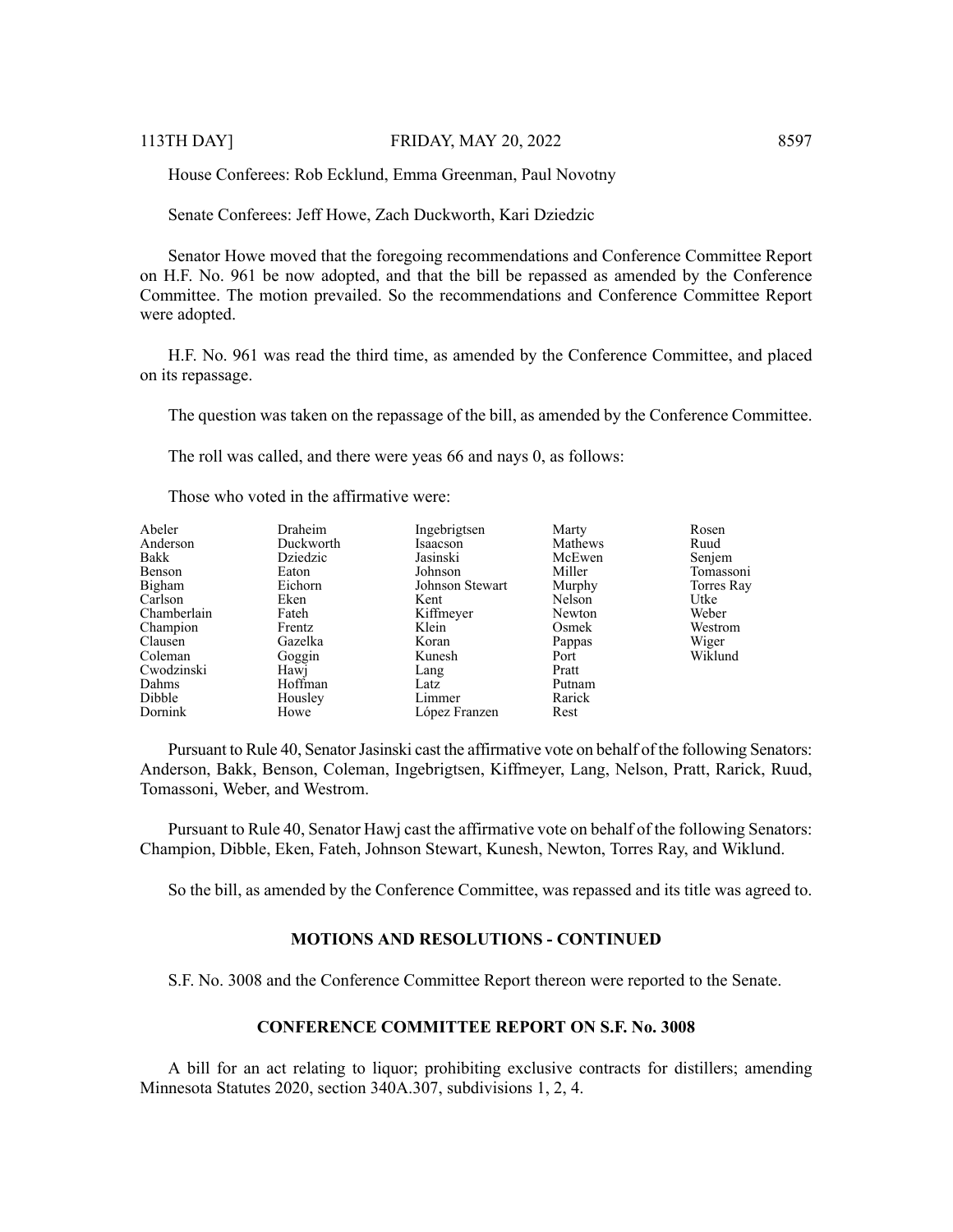The Honorable David J. Osmek President of the Senate

The Honorable Melissa Hortman Speaker of the House of Representatives

We, the undersigned conferees for S.F. No. 3008 report that we have agreed upon the items in dispute and recommend as follows:

That the House recede from its amendments and that S.F. No. 3008 be further amended as follows:

Delete everything after the enacting clause and insert:

# **"ARTICLE 1**

# **LIQUOR REGULATION**

Section 1. Minnesota Statutes 2020, section 340A.101, is amended by adding a subdivision to read:

Subd. 9a. **Distilled spirits manufacturer.** "Distilled spirits manufacturer" means a distillery operated within the state producing distilled spirits in a total quantity exceeding the proof gallons limit for a microdistillery in a calendar year.

#### **EFFECTIVE DATE.** This section is effective the day following final enactment.

Sec. 2. Minnesota Statutes 2020, section 340A.101, subdivision 16, is amended to read:

Subd. 16. **Malt liquor.** "Malt liquor" is any beer, ale, or other beverage made from malt by fermentation, or by the fermentation of malt substitutes, including rice, grain of any kind, glucose, sugar, molasses, or other malt substitute that has not undergone distillation, and containing that contains not lessthan one-half of one percent alcohol by volume. "Beer" means any beverage meeting the definition of malt liquor under this subdivision.

# **EFFECTIVE DATE.** This section is effective the day following final enactment.

Sec. 3. Minnesota Statutes 2020, section 340A.22, is amended to read:

# **340A.22 MICRODISTILLERIES; DISTILLED SPIRIT MANUFACTURERS.**

Subdivision 1. **Activities.** (a) A microdistillery licensed under this chapter may provide on its premises samples of distilled spirits manufactured on its premises, in an amount not to exceed 15 milliliters per variety per person. No more than 45 milliliters may be sampled under this paragraph by any person on any day.

(b) A microdistillery or distilled spirits manufacturer can sell cocktails to the public, pursuant to subdivision 2.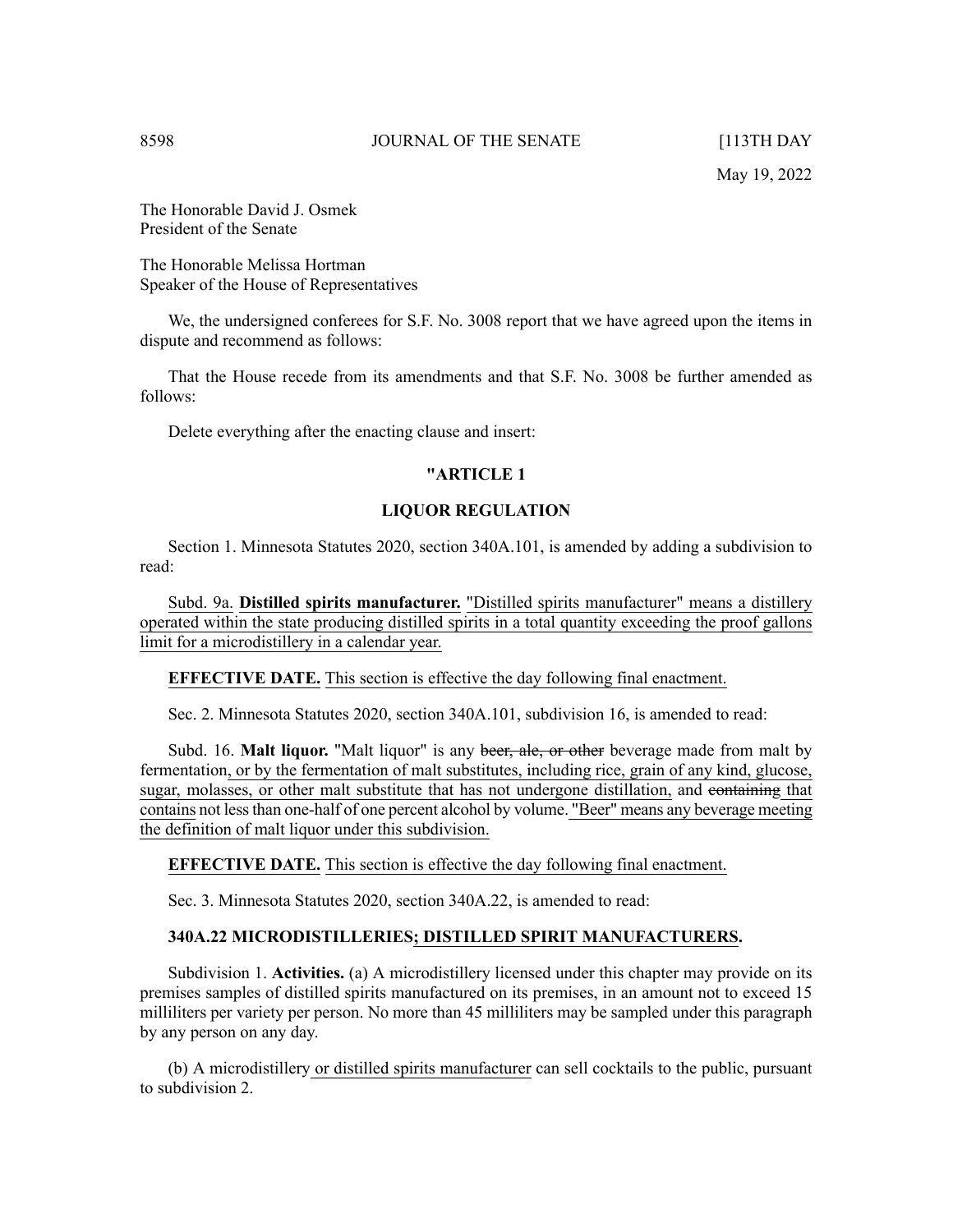(c) A microdistillery or distilled spirits manufacturer may not operate a cocktail room under subdivision 2 or conduct sales at off-sale under subdivision 4 unless at least 50 percent of the annual production of the licensee is processed and distilled on premises.

(d) For purposes of calculating annual production under paragraph (c), distilled spirits that are bottled by the licensee under a contract bottling agreement with a third party are excluded from the licensee's annual production if the:

(1) third-party contractor is an independent entity that is not owned or controlled by the licensee;

(2) distilled spirits bottled under a third-party contract are not available for sale or marketed by the licensee or the third party at any location licensed under subdivision 2 or 4; and

(3) distilled spirits bottled under a third-party contract are available for distribution by wholesalers.

 $\left(\frac{d}{d}\right)$  (e) Distilled spirits produced or in production prior to July 1, 2017, are not counted as part of the calculations under paragraph (c).

Subd. 2. **Cocktail room license.** (a) A municipality, including a city with a municipal liquor store, may issue the holder of a microdistillery license or distilled spirits manufacturer license under this chapter a microdistillery or distilled spirits manufacturer cocktail room license. A microdistillery or distilled spirits manufacturer cocktail room license authorizes on-sale of distilled liquor produced by the distiller for consumption on the premises of or adjacent to one distillery location owned by the distiller. Notwithstanding section 340A.504, subdivision 3, a cocktail room may be open and may conduct on-sale business on Sundays if authorized by the municipality. Nothing in this subdivision precludes the holder of a microdistillery or distilled spirits manufacturer cocktail room license from also holding a license to operate a restaurant at the distillery. Section 340A.409 shall apply to a license issued under this subdivision. All provisions of this chapter that apply to a retail liquor license shall apply to a license issued under this subdivision unless the provision is explicitly inconsistent with this subdivision.

(b) A distiller may only have one cocktail room license under this subdivision, and may not have an ownership interest in a distillery licensed under section 340A.301, subdivision 6, clause  $(a).$ 

(c) The municipality shall impose a licensing fee on a distiller holding a microdistillery or distilled spirits manufacturer cocktail room license under this subdivision, subject to limitations applicable to license fees under section 340A.408, subdivision 2, paragraph (a).

(d) A municipality shall, within ten days of the issuance of a license under this subdivision, inform the commissioner of the licensee's name and address and trade name, and the effective date and expiration date of the license. The municipality shall also inform the commissioner of a license transfer, cancellation, suspension, or revocation during the license period.

(e) No single entity may hold both a cocktail room and taproom license, and a cocktail room and taproom may not be colocated.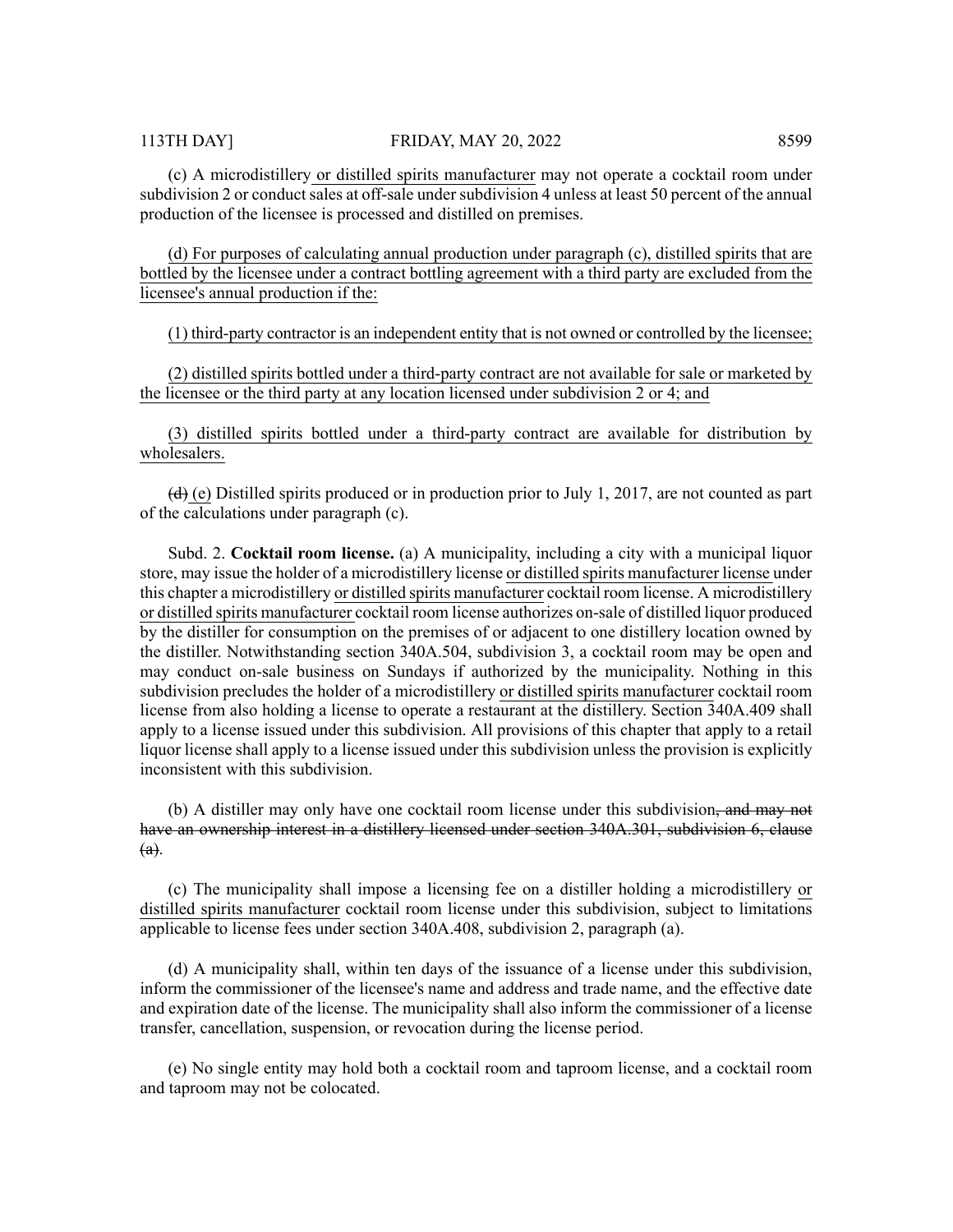Subd. 3. **License; fee.** The commissioner shall establish a fee for licensing microdistilleries that adequately covers the cost of issuing the license and other inspection requirements. The fees shall be deposited in an account in the special revenue fund and are appropriated to the commissioner for the purposes of this subdivision. All other requirements of section 340A.301 apply to a license under this section.

Subd. 4. **Off-sale license.** (a) A microdistillery may be issued a license by the local licensing authority for off-sale of distilled spirits, with the approval of the commissioner. The license may allow the sale of one 375 milliliter bottle up to a total of 750 milliliters per customer per day of product manufactured on site, in any size container or combination of containers approved under paragraph (b), subject to the following requirements:

(1) off-sale hours ofsale must conform to hours ofsale for retail off-sale licenseesin the licensing municipality; and

(2) no brand may be sold at the microdistillery unless it is also available for distribution by wholesalers.

(b) The commissioner may approve any standard fill as approved by the Alcohol and Tobacco Tax and Trade Bureau.

(c) The commissioner may by rule establish reporting requirements for microdistilleries making off-sales of distilled spirits under this subdivision to ensure compliance with the 750 milliliter limit in paragraph (a).

**EFFECTIVE DATE.** This section is effective the day following final enactment.

Sec. 4. Minnesota Statutes 2020, section 340A.28, subdivision 2, is amended to read:

Subd. 2. **Prohibition.** A municipality may not issue a license under this section to a brewer if the brewer seeking the license, or any person having an economic interest in the brewer seeking the license or exercising control over the brewer seeking the license, is a brewer that brews more than 20,000 150,000 barrels of its own brands of malt liquor annually or a winery that produces more than 250,000 gallons of wine annually.

**EFFECTIVE DATE.** This section is effective the day following final enactment.

# Sec. 5. **[340A.29] OFF-SALE PACKAGING REQUIREMENTS FOR CERTAIN SMALL BREWERS.**

Subdivision 1. **Certain off-sale authorized.** Notwithstanding any law to the contrary, and in addition to the off-sale of malt liquor allowed under section 340A.28, a brewer licensed under section 340A.301, subdivision 6, clause (c), (i), or (j), that produces 7,500 barrels or less of malt liquor annually may be issued a license by a municipality for off-sale at its licensed premises of up to 128 ounces per customer per day of malt liquor that has been produced and packaged by the brewer, as provided in subdivision 2. The license must be approved by the commissioner. The amount of malt liquor sold at off-sale under this section must be included in calculating the annual barrel limit imposed in section 340A.28, subdivision 1.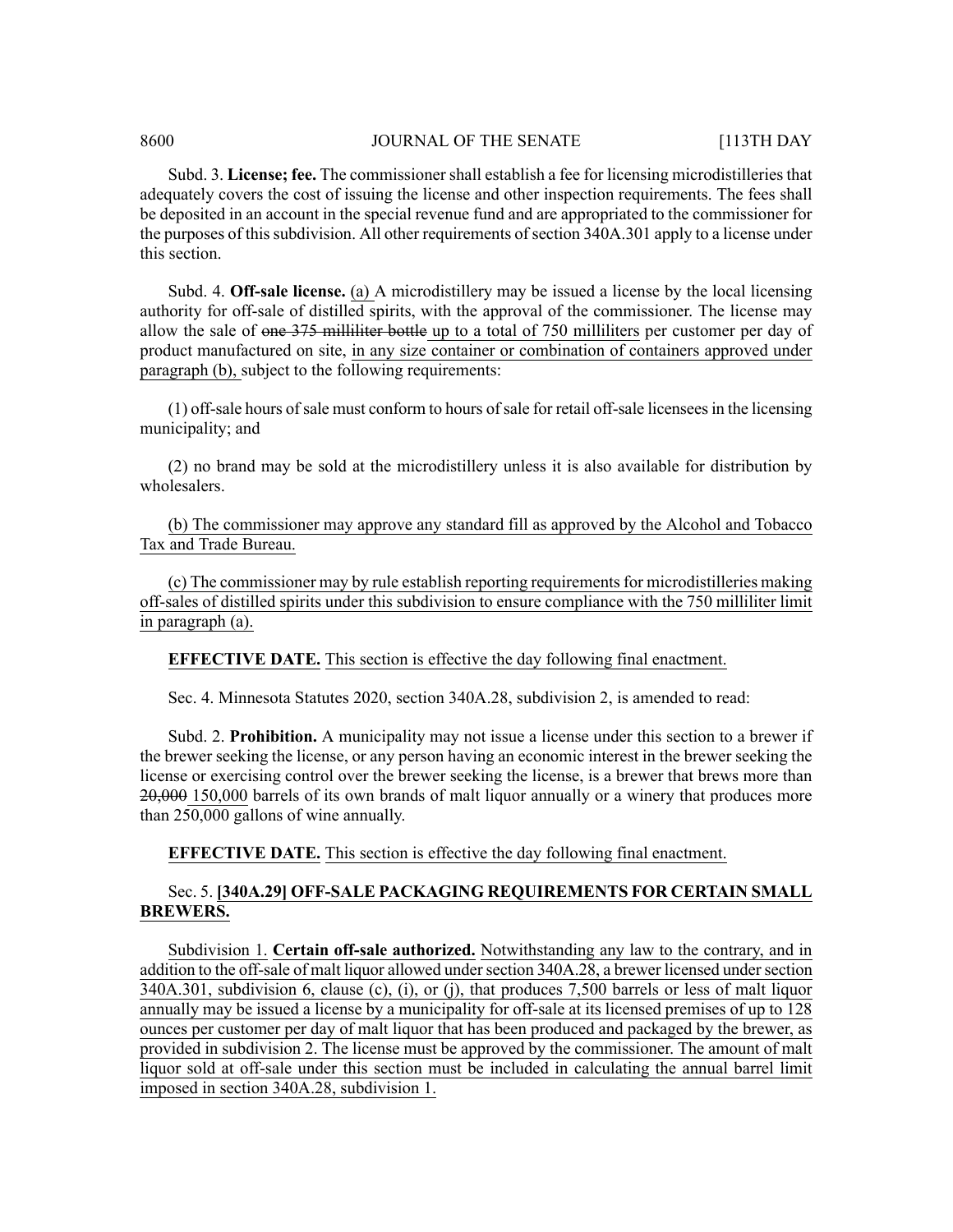Subd. 2. **Packaging.** Malt liquor authorized for off-sale pursuant to subdivision 1 must be packaged in a container or combination of containers that is in compliance with the provisions of Minnesota Rules, parts 7515.1080 to 7515.1120.

Subd. 3. **Off-sale not exclusive to brewery premises.** Any brand sold under this section must be made available for sale to a malt liquor wholesaler, other than a wholesaler owned in whole or in part by a brewer as allowed in section 340A.301, subdivision 9.

Subd. 4. **Exception; production in 2021.** Notwithstanding the 7,500 barrel limit in subdivision 1, a brewer licensed under section  $340A.301$ , subdivision 6, clause (c), (i), or (j), that produced more than 5,500 barrels but not more than 13,500 barrels of malt liquor in calendar year 2021, as demonstrated by records from the Department of Revenue, may be issued a license under this section, provided that a brewer is only allowed to make the sales authorized in this section until the brewer's production exceeds its 2021 production amount by 2,000 barrels.

Subd. 5. **Reporting.** The commissioner may by rule establish reporting requirements for brewers making off-sales of malt liquor under this section to ensure compliance with the 128 ounce limit in subdivision 1.

Subd. 6. **Other laws.** All other requirements of chapter 340A, not inconsistent with this section apply.

# **EFFECTIVE DATE.** This section is effective the day following final enactment.

Sec. 6. Minnesota Statutes 2020, section 340A.301, subdivision 8, is amended to read:

Subd. 8. **Interest in other business.** (a) Except as provided in this subdivision, a holder of a license as a manufacturer, brewer, importer, or wholesaler may not have any ownership, in whole or in part, in a business holding a retail intoxicating liquor or 3.2 percent malt liquor license. The commissioner may not issue a license under this section to a manufacturer, brewer, importer, or wholesaler if a retailer of intoxicating liquor has a direct or indirect interest in the manufacturer, brewer, importer, or wholesaler. A manufacturer or wholesaler of intoxicating liquor may use or have property rented for retail intoxicating liquor sales only if the manufacturer or wholesaler has owned the property continuously since November 1, 1933. A retailer of intoxicating liquor may not use or have property rented for the manufacture or wholesaling of intoxicating liquor.

(b) Except as provided in subdivision 9, no brewer as defined in subdivision 9 or importer may have any interest, in whole or in part, directly or indirectly, in the license, business, assets, or corporate stock of a licensed malt liquor wholesaler.

(c) A winery holding a license under subdivision 6, paragraph (b) that produces and sells, including sales from the winery's premises, no more than 2,500 barrels or its metric equivalent of cider made from apples in a calendar year may own or have an interest in a wholesaler that sells only the winery's apple-based cider products. The winery eligible to own or have an interest in a wholesaler under this subdivision must provide the commissioner with an affidavit stating that no existing wholesaler is available to represent and distribute the winery's apple-based cider to retail license holders, and detailing the actions taken by the winery in pursuing a distribution contract for the cider product.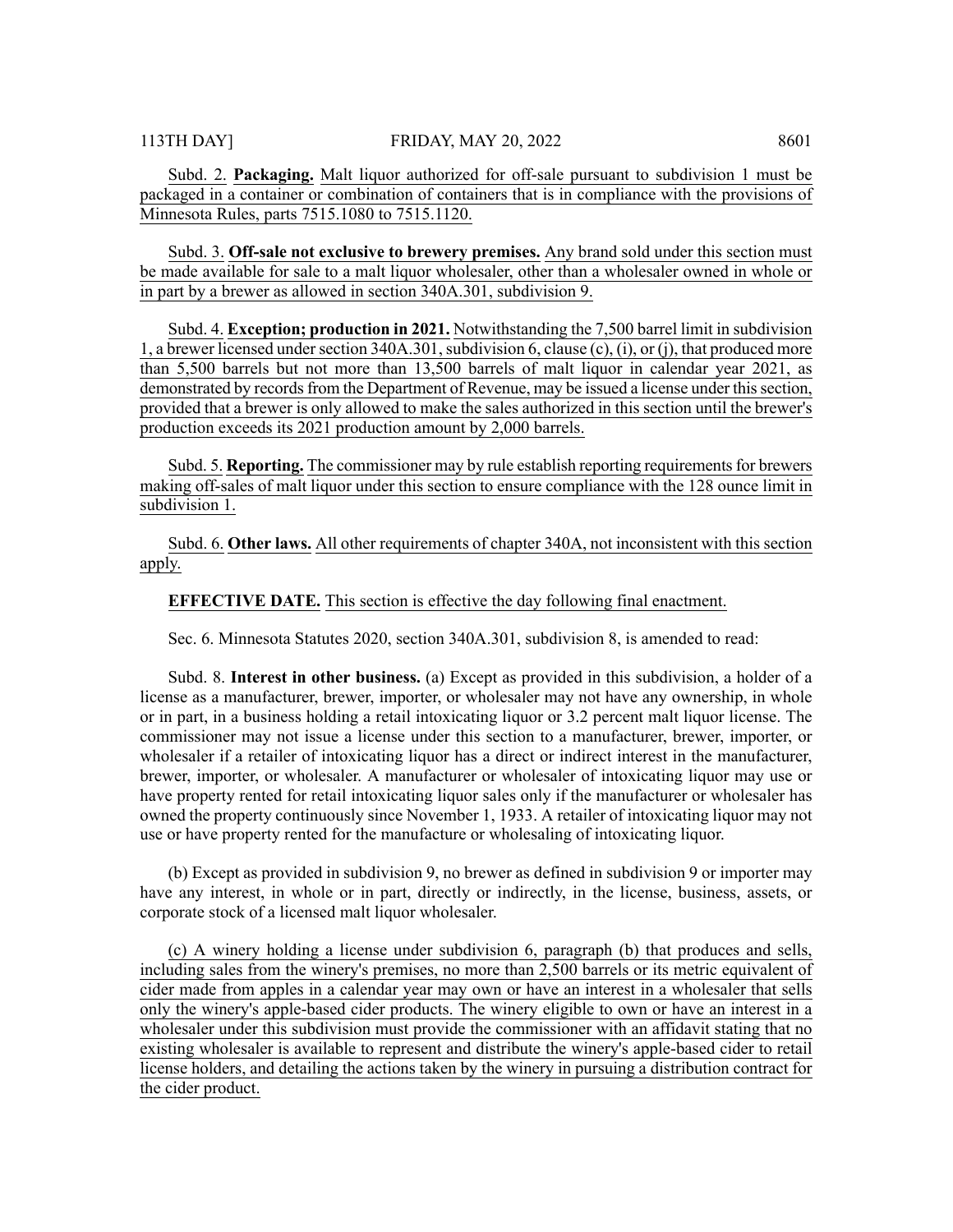### **EFFECTIVE DATE.** This section is effective the day following final enactment.

Sec. 7. Minnesota Statutes 2020, section 340A.307, subdivision 1, is amended to read:

Subdivision 1. **Nondiscriminatory sales.** All licensed importers and manufacturers must offer forsale on an equal basisto all licensed wholesalers and manufacturers all intoxicating liquor brought into or produced in the state of Minnesota.

#### **EFFECTIVE DATE.** This section is effective the day following final enactment.

Sec. 8. Minnesota Statutes 2020, section 340A.307, subdivision 2, is amended to read:

Subd. 2. **Prohibited practices.** Without limiting subdivision 1, the following are failures to offer intoxicating liquor for sale on an equal basis and are unlawful:

(1) A refusal to sell to a wholesaler or manufacturer intoxicating liquor offered for sale to any other wholesaler or manufacturer, except when a wholesaler or manufacturer isin arrears on payments for past purchases from the importer or manufacturer who refuses to sell.

(2) A sale of intoxicating liquor to a wholesaler or manufacturer at a price different from that offered to another wholesaler or manufacturer, exclusive of shipping costs, except that quantity discounts based on actual costsavings may be uniformly offered to all wholesalers and manufacturers.

(3) A sale of intoxicating liquor to a wholesaler or manufacturer on terms of purchase different from those offered another wholesaler or manufacturer, except that when the importer or manufacturer reasonably believes that a wholesaler or manufacturer will be unable to comply with the existing terms of credit, other terms may be employed, including denial of credit.

(4) Discrimination among wholesalers and manufacturers in satisfying their respective demands for intoxicating liquor.

(5) A sale conditioned on an agreement which restricts the wholesaler or manufacturer with respect to customers, area for distribution, or resale price, or which otherwise restrainsthe wholesaler or manufacturer from competing in trade and commerce.

(6) For purposes of this subdivision and subdivision 1 only, the term "intoxicating liquor" does not include "pop wines" as they are defined by rule of the commissioner.

#### **EFFECTIVE DATE.** This section is effective the day following final enactment.

Sec. 9. Minnesota Statutes 2020, section 340A.307, subdivision 4, is amended to read:

Subd. 4. **Exceptions.** Nothing in this section applies to: wine or malt liquor of any alcohol content.

#### (1) wine or malt liquor of any alcohol content;

(2) intoxicating liquor which is:

# (i) further distilled, refined, rectified, or blended within the state; and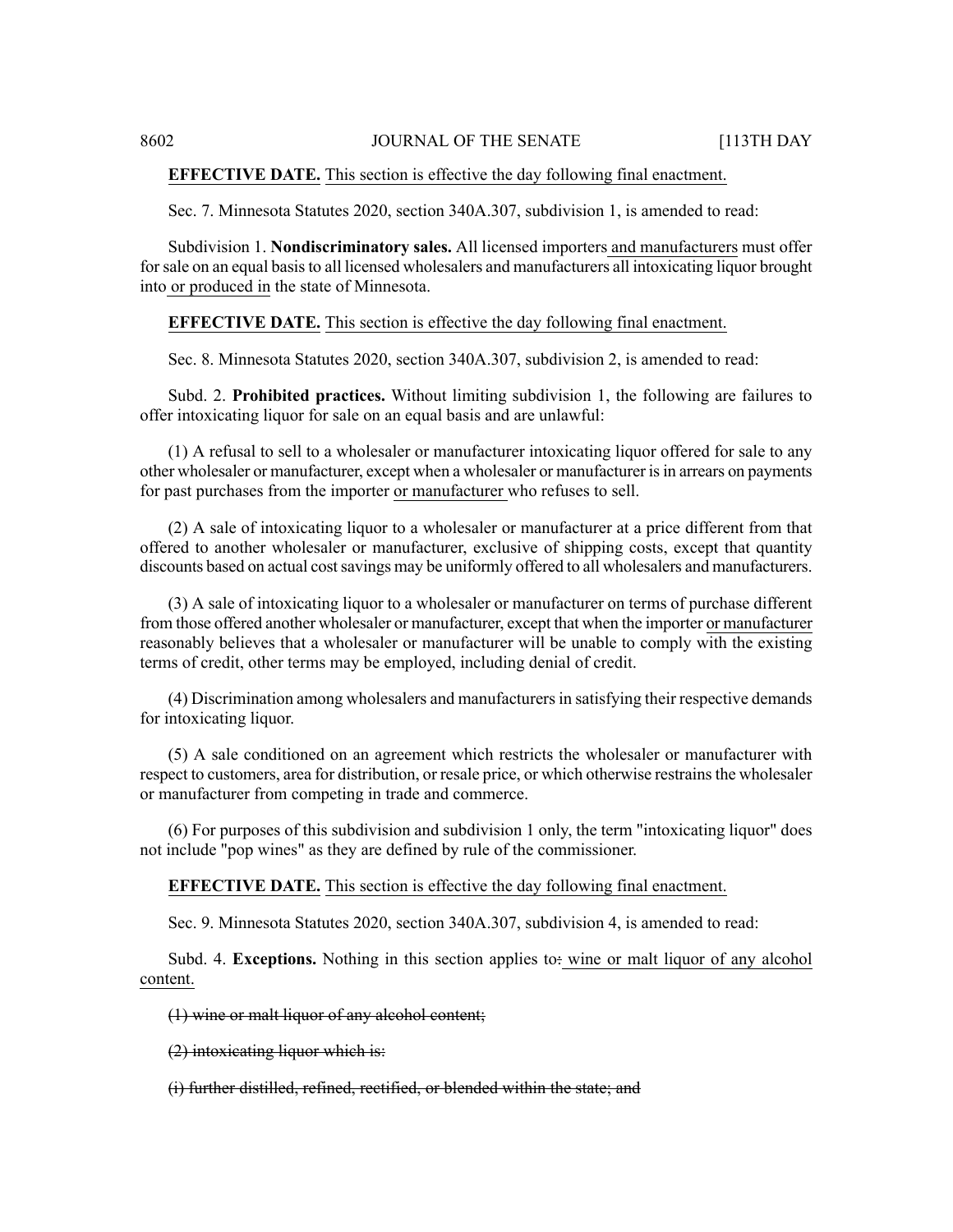(ii) bottled within the state and labeled with the importer's own labels after importation into the state; or

(3) any brand of intoxicating liquor which is offered for sale only in this state. No such brand shall vary from an existing or new brand sold in another state in any manner as to brand name, age, or proof of the product.

**EFFECTIVE DATE.** This section is effective the day following final enactment.

Sec. 10. Minnesota Statutes 2020, section 340A.404, subdivision 1, is amended to read:

Subdivision 1. **Cities.** (a) A city may issue an on-sale intoxicating liquor license to the following establishments located within its jurisdiction:

(1) hotels;

- (2) restaurants;
- (3) bowling centers;

(4) clubs or congressionally chartered veterans organizations with the approval of the commissioner, provided that the organization has been in existence for at least three years and liquor sales will only be to members and bona fide guests, except that a club may permit the general public to participate in a wine tasting conducted at the club under section 340A.419;

(5) sports facilities, restaurants, clubs, or bars located on land owned or leased by the Minnesota Sports Facilities Authority;

(6) sports facilities located on land owned by the Metropolitan Sports Commission; and

(7) exclusive liquor stores.; and

(8) resorts as defined in section 157.15, subdivision 11.

(b) A city may issue an on-sale intoxicating liquor license, an on-sale wine license, or an on-sale malt liquor license to a theater within the city, notwithstanding any law, local ordinance, or charter provision. A license issued under this paragraph authorizes sales on all days of the week to persons attending events at the theater.

(c) A city may issue an on-sale intoxicating liquor license, an on-sale wine license, or an on-sale malt liquor license to a convention center within the city, notwithstanding any law, local ordinance, or charter provision. A license issued under this paragraph authorizes sales on all days of the week to persons attending events at the convention center. This paragraph does not apply to convention centers located in the seven-county metropolitan area.

(d) A city municipality may issue an on-sale wine license and an on-sale malt liquor license to a person who is the owner of a summer collegiate league baseball team or baseball team competing in a league established by the Minnesota Baseball Association, or to a person holding a concessions or management contract with the owner, for beverage sales at a ballpark or stadium located within the eity municipality for the purposes of summer collegiate league baseball games, town ball games,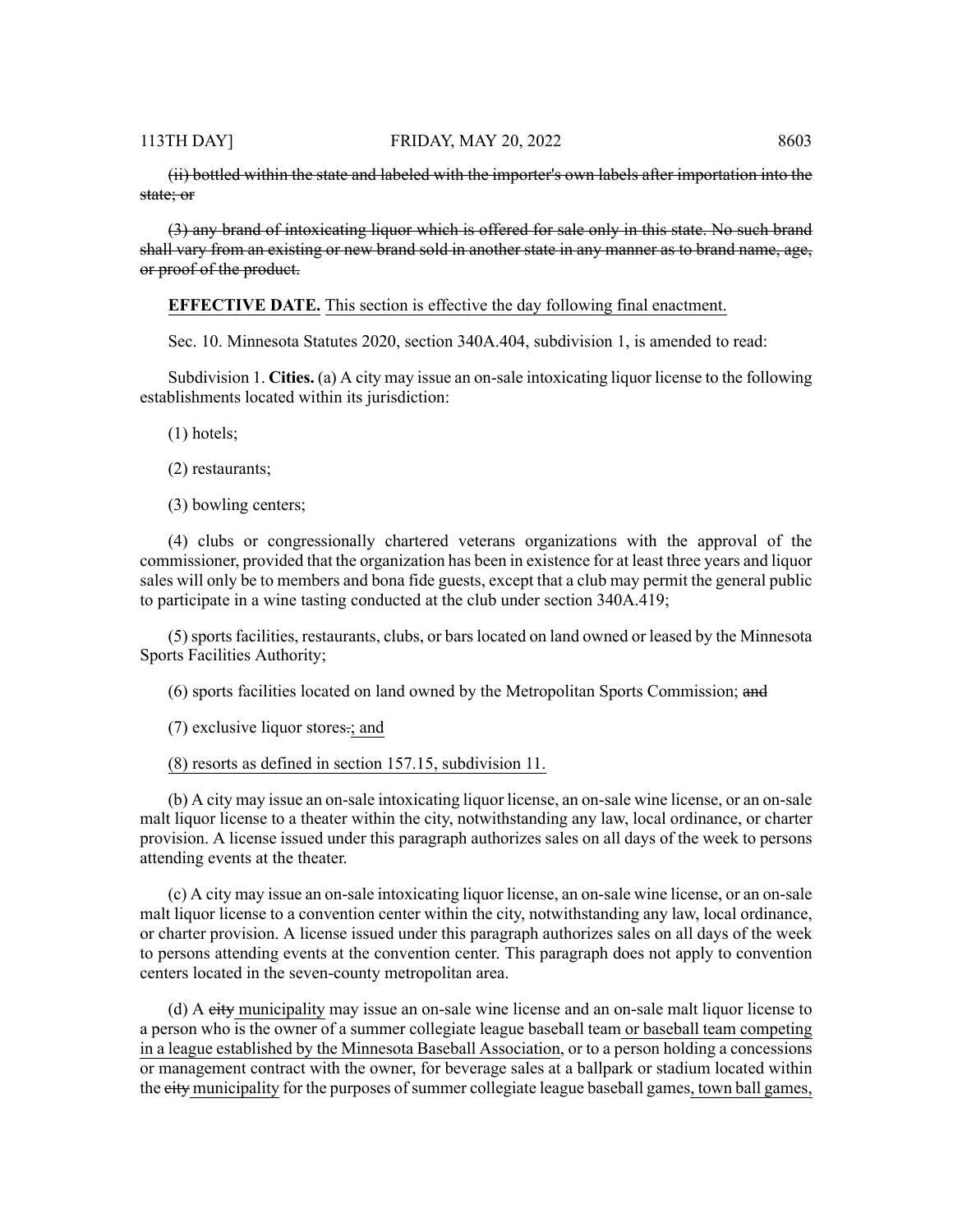and any other events at the ballpark or stadium, notwithstanding any law, local ordinance, or charter provision. A license issued under this paragraph authorizes sales on all days of the week to persons attending baseball games and any other events at the ballpark or stadium.

# **EFFECTIVE DATE.** This section is effective the day following final enactment.

Sec. 11. Minnesota Statutes 2020, section 340A.404, subdivision 1a, is amended to read:

Subd. 1a. **Cities Municipalities; auto racing facilities.** A city municipality may issue an on-sale intoxicating liquor license to an auto racing facility located in the eity municipality. The license may authorize sales both to persons attending any and all events at the facility, and sales in a restaurant, bar, or banquet facility located on the premises of the auto racing facility. The license authorizes sales on all days of the week. The license may be issued for a space that is not compact and contiguous, provided that the licensed premises may include only the space within a defined area as described in the application for the license.

#### **EFFECTIVE DATE.** This section is effective the day following final enactment.

Sec. 12. Minnesota Statutes 2020, section 340A.404, subdivision 6, is amended to read:

Subd. 6. **Counties.** (a) A county board may issue an annual on-sale intoxicating liquor license within the area of the county that is unorganized or unincorporated to a bowling center, restaurant, club, or hotel, or resort as defined in section 157.15, subdivision 11, with the approval of the commissioner.

(b) A county board may also with the approval of the commissioner issue up to ten seasonal on-sale licenses to restaurants and clubs for the sale of intoxicating liquor within the area of the county that is unorganized or unincorporated. Notwithstanding section 340A.412, subdivision 8, a seasonal license is valid for a period specified by the board, not to exceed nine months. Not more than one license may be issued for any one premises during any consecutive 12-month period.

# **EFFECTIVE DATE.** This section is effective the day following final enactment.

Sec. 13. Minnesota Statutes 2020, section 340A.404, subdivision 10, is amended to read:

Subd. 10. **Temporary on-sale licenses.** (a) The governing body of a municipality may issue to (1) a club or charitable, religious, or other nonprofit organization in existence for at least three years, (2) a political committee registered under section 10A.14, or (3) a state university, a temporary license for the on-sale of intoxicating liquor in connection with a social event within the municipality sponsored by the licensee. The license may authorize the on-sale of intoxicating liquor for not more than four consecutive days, except as provided for county fairs in section 340A.410, subdivision 10, and may authorize on-sales on premises other than premises the licensee owns or permanently occupies. The license may provide that the licensee may contract for intoxicating liquor catering services with the holder of a full-year on-sale intoxicating liquor license issued by any municipality. The licenses are subject to the terms, including a license fee, imposed by the issuing municipality. Licenses issued under this subdivision are subject to all laws and ordinances governing the sale of intoxicating liquor except sections  $340A.409$  and  $340A.504$ , subdivision 3, paragraph (d), and those laws and ordinances which by their nature are not applicable. Licenses under this subdivision are not valid unless first approved by the commissioner of public safety.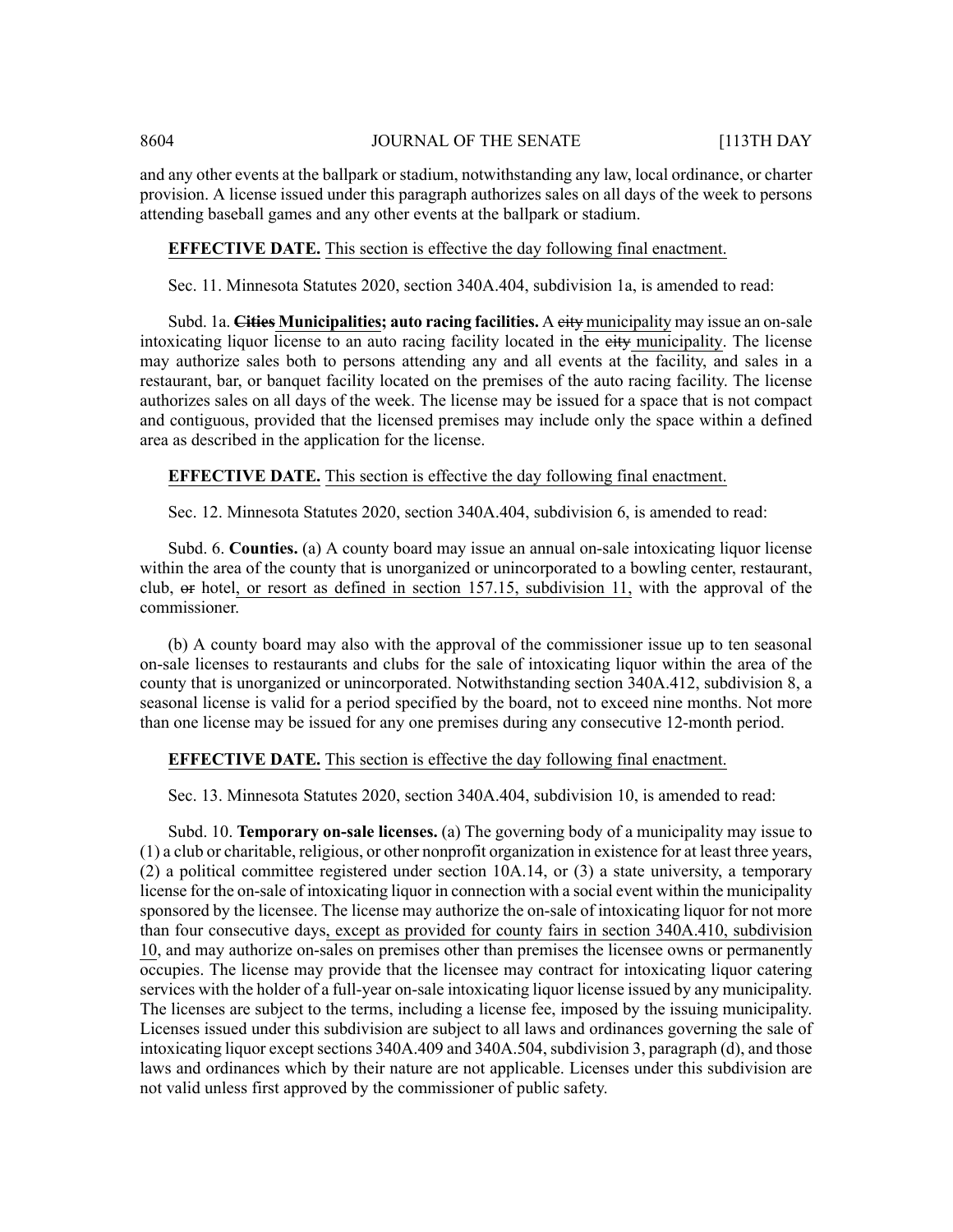(b) A county under this section may issue a temporary license only to a premises located in the unincorporated or unorganized territory of the county.

(c) The governing body of a municipality may issue to a brewer who manufactures fewer than 3,500 barrels of malt liquor in a year or a microdistillery a temporary license for the on-sale of intoxicating liquor in connection with a social event within the municipality sponsored by the brewer or microdistillery. The terms and conditions specified for temporary licenses under paragraph (a) shall apply to a license issued under this paragraph, except that the requirements of section 340A.409, subdivisions 1 to 3a, shall apply to the license.

### **EFFECTIVE DATE.** This section is effective the day following final enactment.

Sec. 14. Minnesota Statutes 2020, section 340A.410, subdivision 10, is amended to read:

Subd. 10. **Temporary licenses; restrictions.** (a) A municipality may not issue more than three four-day, four three-day, six two-day, or 12 one-day temporary licenses, in any combination not to exceed 12 days per year, under section  $340A.404$ , subdivision 10, for the sale of alcoholic beverages to any one organization or registered political committee, or for any one location, within a 12-month period.

(b) A municipality may not issue more than one temporary license under section 340A.404, subdivision 10, for the sale of alcoholic beverages to any one organization or registered political committee, or for any one location, within any 30-day period unless the licenses are issued in connection with an event officially designated a community festival by the municipality.

This restriction does not apply to a municipality with a population of 5,000 or fewer people.

 $\leftrightarrow$  (b) A municipality that issues separate temporary wine and liquor licenses may separately apply the limitations contained in paragraphs paragraph (a) and  $(b)$  to the issuance of such licenses to any one organization or registered political committee, or for any one location.

(c) In addition to the temporary licenses authorized in paragraph (a), a municipality may issue one seven-day temporary license per year to a county agricultural society established under section 38.01, for alcoholic beverage sales at a county fair.

#### **EFFECTIVE DATE.** This section is effective the day following final enactment.

Sec. 15. Minnesota Statutes 2020, section 340A.412, subdivision 14, is amended to read:

Subd. 14. **Exclusive liquor stores.** (a) Except as otherwise provided in this subdivision, an exclusive liquor store may sell only the following items:

(1) alcoholic beverages;

(2) tobacco products;

(3) ice;

(4) beverages, either liquid or powder, specifically designated for mixing with intoxicating liquor;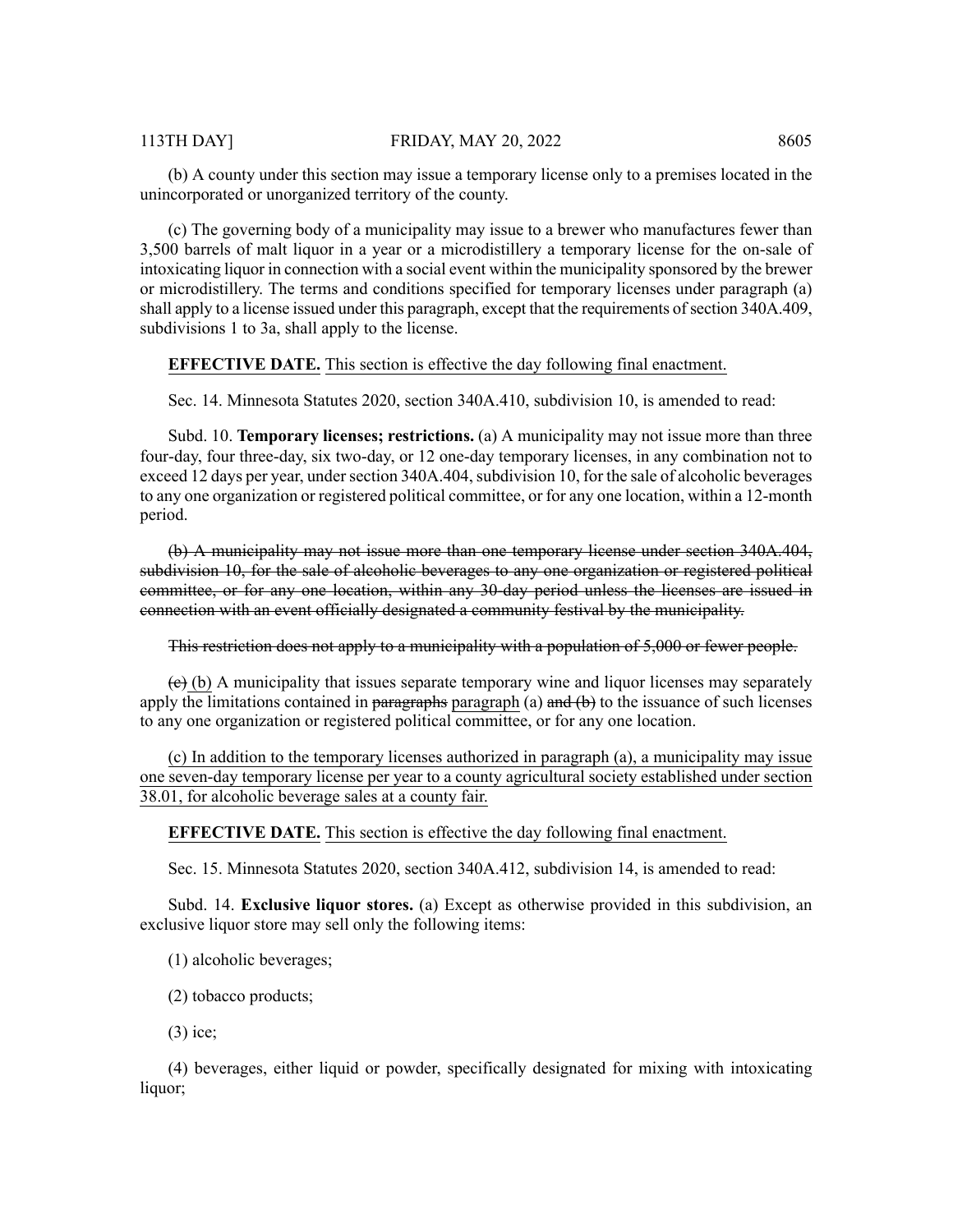(5) soft drinks;

(6) liqueur-filled candies;

(7) food products that contain more than one-half of one percent alcohol by volume;

(8) cork extraction devices;

(9) books and videos on the use of alcoholic beverages;

(10) magazines and other publications published primarily for information and education on alcoholic beverages;

(11) multiple-use bags designed to carry purchased items;

(12) devices designed to ensure safe storage and monitoring of alcohol in the home, to prevent access by underage drinkers;

(13) home brewing equipment; and

(14) clothing marked with the specific name, brand, or identifying logo of the exclusive liquor store, and bearing no other name, brand, or identifying logo.;

(15) citrus fruit; and

(16) glassware.

(b) An exclusive liquor store that has an on-sale, or combination on-sale and off-sale license may sell food for on-premise consumption when authorized by the municipality issuing the license.

(c) An exclusive liquor store may offer live or recorded entertainment.

**EFFECTIVE DATE.** This section is effective the day following final enactment.

# Sec. 16. **EXTENDED HOURS FOR ON-SALE; WORLD CUP.**

(a) Notwithstanding the restrictions on the days and hours for on-sale of intoxicating liquor or 3.2 percent malt liquor in this section, during a FIFA Women's World Cup competition or FIFA World Cup competition, a licensing jurisdiction may, at its discretion, issue special permits for service of alcohol through extended hours. The permit only authorizes the sale of alcoholic beverages 30 minutes before, during, and 30 minutes after a scheduled broadcast of a live World Cup match. The sales authorized under this subdivision are not allowed during broadcasts of previously played matches. Only holders of an existing on-sale intoxicating liquor license or a 3.2 percent malt liquor license are eligible for the extended hours. Local licensing jurisdictions issuing special permits to operate with extended hours under this subdivision may charge a fee up to but not to exceed \$250 for a permit. In the process of issuing a permit under this section, the licensing jurisdiction may limit approval to specified geographic, zoning, or license classifications within its jurisdiction.

(b) This section expires September 1, 2023.

**EFFECTIVE DATE.** This section is effective the day following final enactment.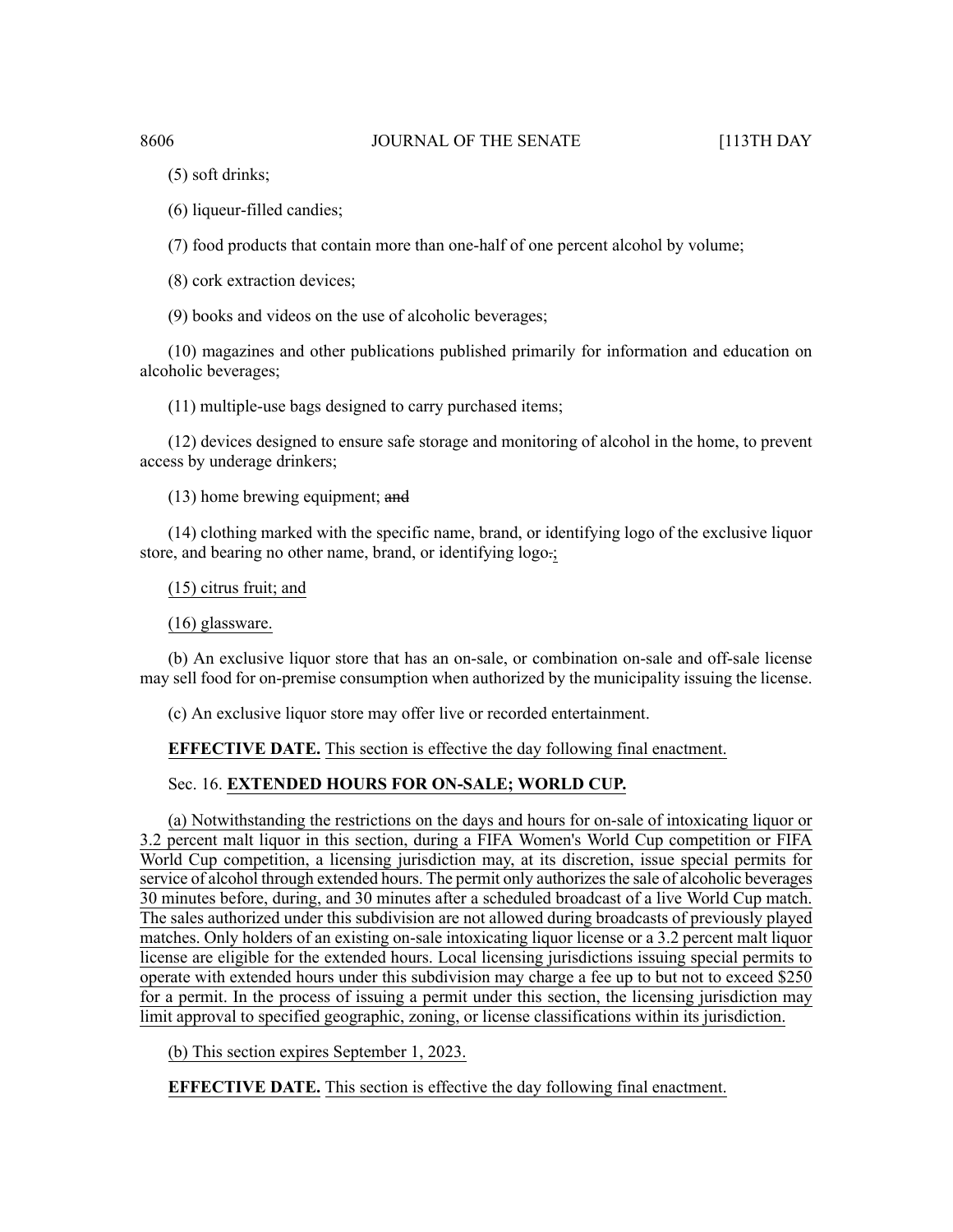#### Sec. 17. **APPROPRIATION.**

\$250,000 in fiscal year 2023 is appropriated from the general fund to the commissioner of public safety for the purpose of hiring two additional full-time employees in the Division of Alcohol and Gambling Enforcement.

### **ARTICLE 2**

## **SPECIAL LOCAL LIQUOR LAWS**

### Section 1. **CITY OF WILLMAR; ON-SALE LICENSE.**

Notwithstanding any law or ordinance to the contrary, in addition to the number of licenses authorized, the city of Willmar may issue an on-sale wine license and an on-sale malt liquor license to a person who is the owner of a junior league hockey team or to a person holding a concessions or management contract with the city or the team owner for beverage sales at the Willmar Civic Center. The licenses must authorize the dispensing of wine or malt liquor only to persons attending events at the civic center for consumption on the premises. A license issued under this section authorizes sales on all days of the week to persons attending junior hockey league games or other events at the civic center.

**EFFECTIVE DATE.** This section is effective upon approval by the Willmar City Council and compliance with Minnesota Statutes, section 645.021.

#### Sec. 2. **CITY OF SAUK RAPIDS; ON-SALE LICENSE.**

(a) Notwithstanding any law or ordinance to the contrary, in addition to the number of licenses authorized, the city of Sauk Rapids may issue an on-sale intoxicating liquor license to an entity holding a management or concessions contract with the city for operation within Bob Cross Regional Park. The license must authorize the service of intoxicating liquor only to persons attending events scheduled or organized by the entity, for consumption within Bob Cross Regional Park.

(b) Notwithstanding any law or ordinance to the contrary, in addition to the number of licenses authorized, the city of Sauk Rapids may issue an on-sale intoxicating liquor license to an entity holding a concessions or management contract with the city for operation of a regional event center located within Lions Park or Southside Park. The license must authorize the service of intoxicating liquor only to persons attending events scheduled or organized by the entity, for consumption within Lions Park or Southside Park.

(c) A license issued under this section authorizes sales on all days of the week. All other provisions of Minnesota Statutes, chapter 340A, not inconsistent with this section apply.

**EFFECTIVE DATE.** This section is effective upon approval by the Sauk Rapids City Council and compliance with Minnesota Statutes, section 645.021.

#### Sec. 3. **CITY OF ST. PAUL; LICENSE AUTHORIZED.**

Notwithstanding Minnesota Statutes, section 340A.412, subdivision 4, the city of St. Paul may issue a temporary on-sale malt liquor license to the Thai Cultural Council of Minnesota. The license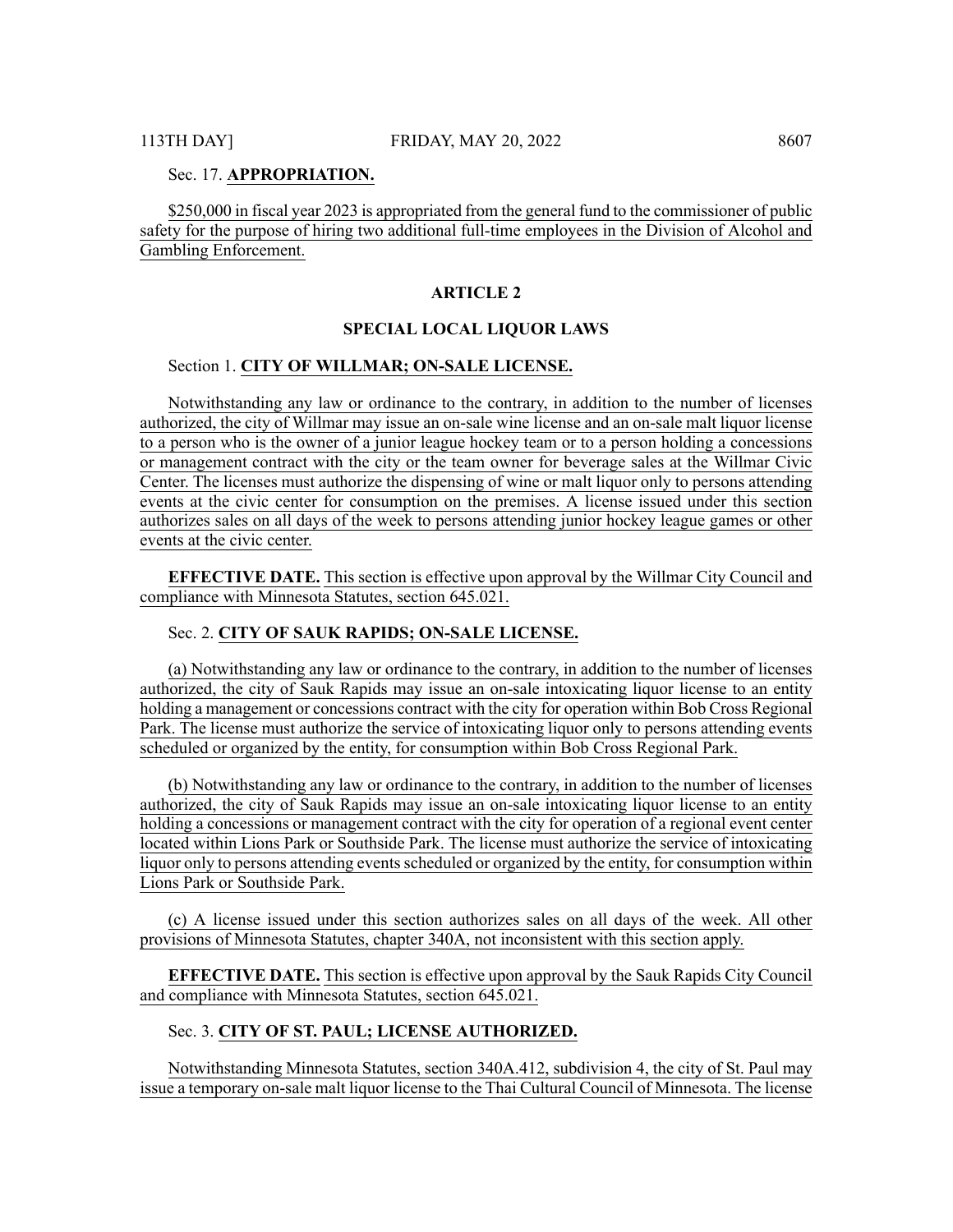may authorize the sale of malt liquor on the grounds of the State Capitol for both days of the Minnesota Songkran Festival. All provisions of Minnesota Statutes, section 340A.404, subdivision 10, not inconsistent with this section, apply to the license authorized by this section.

**EFFECTIVE DATE.** This section is effective upon approval by the St. Paul City Council and compliance with Minnesota Statutes, section 645.021.

# Sec. 4. **CITY OF ST. CLOUD; ON-SALE LICENSE.**

Notwithstanding any law or ordinance to the contrary, the city of St. Cloud may issue an on-sale wine license and an on-sale malt liquor license to a city recreation facility known as Whitney Recreation, located at 1529 Northway Drive, that is owned by the city. The license must authorize the dispensing of wine or malt liquor only to persons attending events anywhere on the property described as Whitney Park. The license may be issued to the city of St. Cloud or to any persons under contract or agreement with the city with respect to the operation of the facilities. The license authorizes sales on all days of the week. All other provisions of Minnesota Statutes, chapter 340A, not inconsistent with this section shall apply.

**EFFECTIVE DATE.** This section is effective upon approval by the St. Cloud City Council and compliance with Minnesota Statutes, section 645.021.

# Sec. 5. **CITY OF ANOKA; SPECIAL LICENSE.**

Subdivision 1. **Social district; consumption allowed.** The city of Anoka may issue a social district license to any holder of an on-sale license whose on-sale premises is contiguous with the premises of the social district designated in subdivision 2. The license authorizes consumption, but not sales or service, of alcoholic beverages sold by the on-sale licensee within the social district.

Subd. 2. **Designation of social district.** (a) Prior to issuing the license in subdivision 1, the city of Anoka must designate and describe the premises of the social district. The district may not include any area under the ownership or control of a person that objects to the extension of the social district to that area.

(b) The designation must include the specific premises where consumption of alcoholic beverages is allowed and also include the proposed hours and days in which consumption of alcoholic beverages is allowed in the social district. The city of Anoka must adopt the designation by ordinance prior to issuing the license in subdivision 1.

Subd. 3. **Boundaries clearly defined.** The social district must be clearly defined with signs posted in a conspicuous location indicating the area included in the social district and the days and hours during which alcoholic beverages may be consumed in the district. In addition, signs must include:

(1) the local law enforcement agency with jurisdiction over the area comprising the social district; and

(2) a clear statement that an alcoholic beverage purchased for consumption in the social district shall: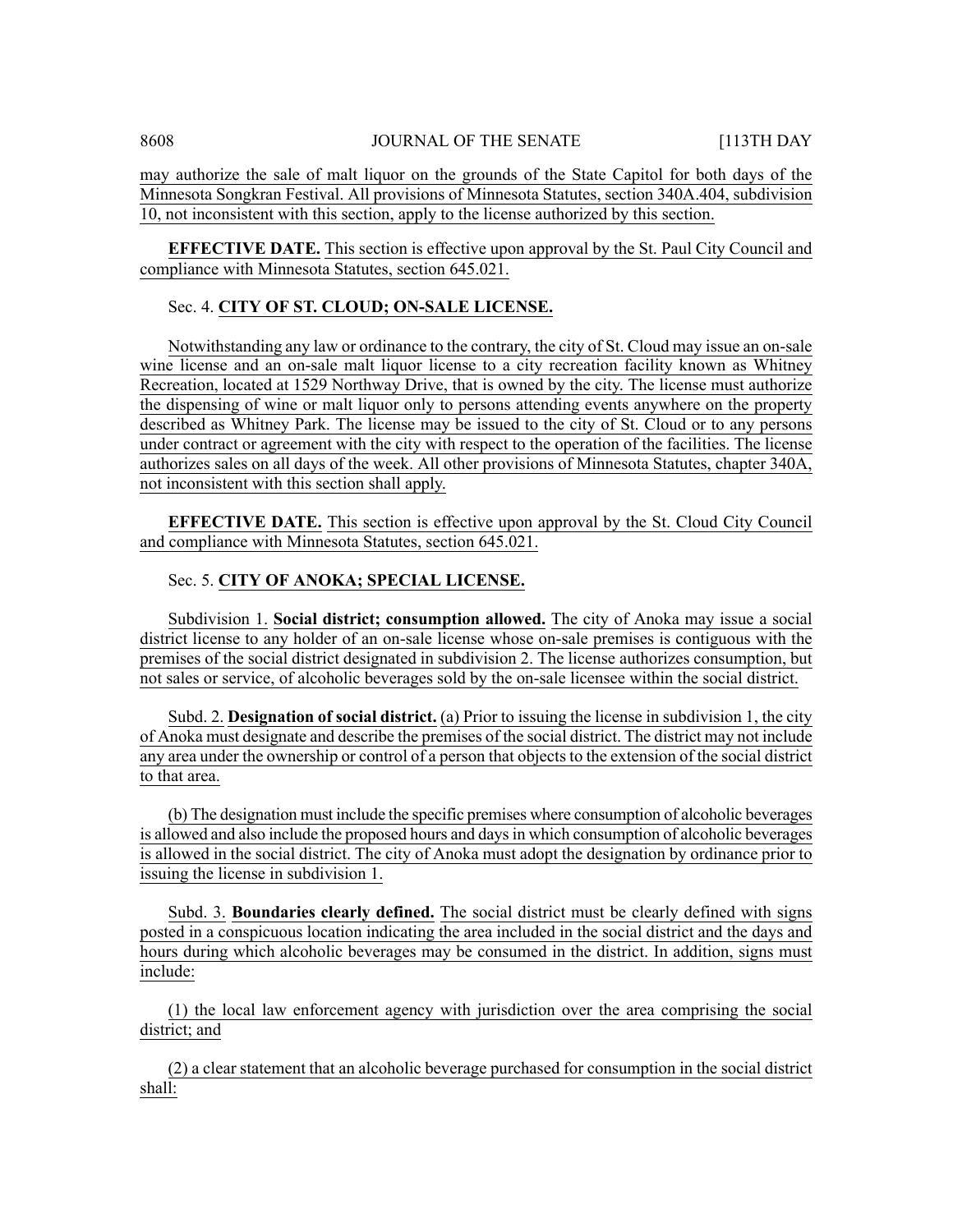(i) only be consumed in the social district; and

(ii) be disposed of before the person in possession of the alcoholic beverage exits the social district unless the person is reentering the licensed premises where the alcoholic beverage was purchased.

Subd. 4. **Management and maintenance.** The city of Anoka must establish management and maintenance plans for the social district and post these plans, along with a rendering of the boundaries of the social district and days and hours during which alcoholic beverages may be consumed in the district, on the website for the city of Anoka. The social district must be maintained in a manner that protects the health and safety of the general public.

Subd. 5. **Requirements for on-sale licensees.** An on-sale licensee holding a social district license may only sell and serve alcoholic beverages on the premises specified in the licensee's on-sale license. The licensee must not allow a person to enter or reenter its on-sale licensed premises with an alcoholic beverage not sold by the on-sale licensee. Sales for consumption in the social district must meet the following container requirements:

(1) the container clearly identifies the on-sale licensee from which the alcoholic beverage was purchased;

(2) the container clearly displays a logo or some other mark that is unique to the social district in which it will be consumed;

(3) the container is not comprised of glass;

(4) the container displays, in no less than 12-point font, the statement, "Drink Responsibly - Be 21."; and

(5) the container shall not hold more than 16 fluid ounces.

Subd. 6. **Additional social district requirements.** The possession and consumption of an alcoholic beverage in a social district is subject to all of the following requirements:

(1) only alcoholic beverages purchased from an on sale-licensee holding a social district license located in or contiguous to the social district may be possessed and consumed in the district;

(2) alcoholic beverages shall only be in containers meeting the requirements set forth in subdivision 5;

(3) alcoholic beverages shall only be possessed and consumed during the days and hours set by the city of Anoka as specified in subdivision 2; and

(4) a person shall dispose of any alcoholic beverage in the person's possession prior to exiting the social district unless the person is reentering the on-sale licensed premises where the alcoholic beverage was purchased.

Subd. 7. **Report required.** Within 24 months from the first issuance of a social district license, the city of Anoka must provide a report to the chairs and ranking minority members of the legislative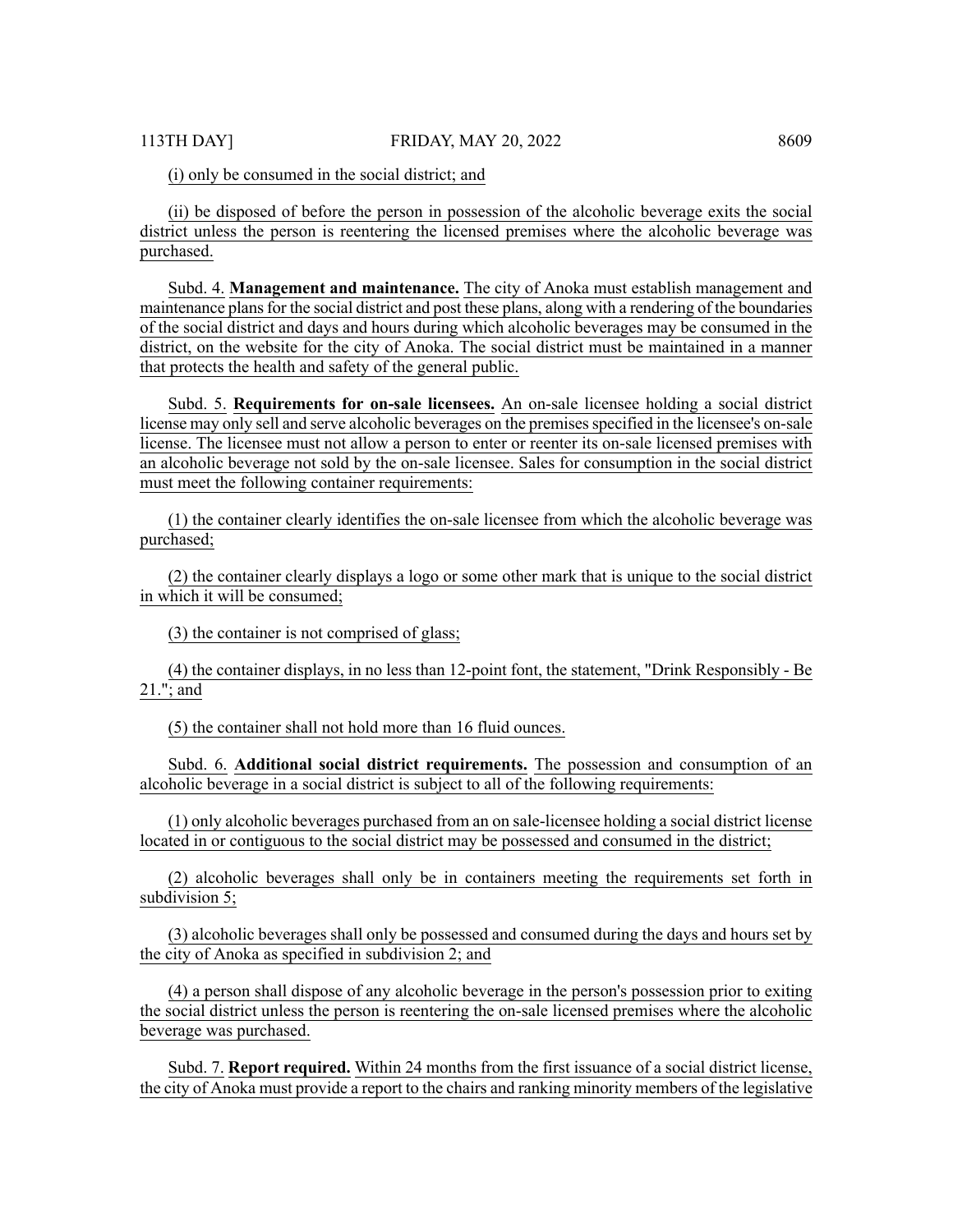committees with jurisdiction over liquor regulation. The report must include a discussion of the following subjects:

(1) the process used by the city in designating the social district;

(2) the community response to the social district, with a concentration on residents living and businesses operating within a one-mile radius of the district;

(3) the response to the social district from both on-sale licensees holding a social district license and not holding a social district license;

(4) the problems or challenges encountered in establishing and overseeing the social district and social district licenses;

(5) any public safety concerns that arose due to the operation of the social district;

(6) the benefits and drawbacks to the city of continuing the social district; and

(7) recommendations for modifications to the social district special law established in this section.

**EFFECTIVE DATE.** This section is effective upon approval by the Anoka City Council and compliance with Minnesota Statutes, section 645.021.

# Sec. 6. **CITY OF ROCHESTER; ON-SALE LICENSE.**

Notwithstanding any law or ordinance to the contrary, in addition to the number of licenses authorized, the city of Rochester may issue an on-sale wine license and an on-sale malt liquor license to a nonprofit association comprised of members participating in adult athletic competitions and related events at the McQuillan Park Softball Complex. The licenses must authorize the dispensing of wine or malt liquor only to persons attending events at the complex for consumption on the premises. A license issued under this section authorizes sales on all days of the week to persons attending adult events at the complex.

**EFFECTIVE DATE.** This section is effective upon approval by the Rochester City Council and compliance with Minnesota Statutes, section 645.021.

# Sec. 7. **CITY OF ALEXANDRIA; ON-SALE LICENSE.**

Notwithstanding any law or ordinance to the contrary, in addition to the number of licenses authorized, the city of Alexandria may issue an on-sale wine license and an on-sale malt liquor license to a person who is the owner of a junior league hockey team or to a person holding a concessions or management contract with the city or the team owner for beverage sales at the Runestone Community Center. The licenses must authorize the dispensing of wine or malt liquor only to persons attending events at the community center for consumption on the premises. A license issued under this section authorizes sales on all days of the week to persons attending junior league hockey games or other events at the community center.

**EFFECTIVE DATE.** This section is effective upon approval by the Alexandria City Council and compliance with Minnesota Statutes, section 645.021."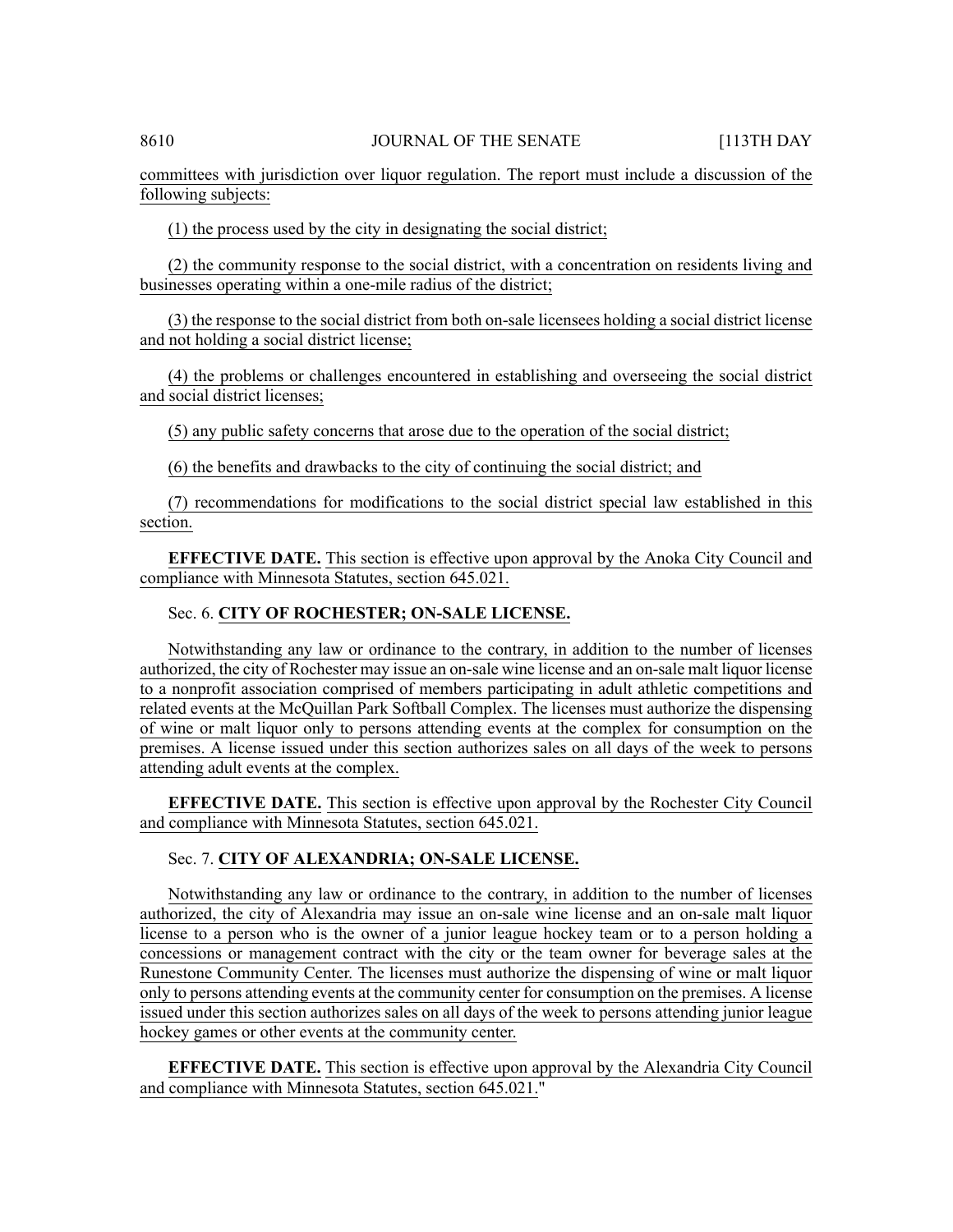Delete the title and insert:

"A bill for an act relating to liquor; modifying provisions regulating the production and sale of intoxicating liquor; modifying various licensing provisions; authorizing local on-sale licenses; appropriating money; amending Minnesota Statutes 2020, sections 340A.101, subdivision 16, by adding a subdivision; 340A.22; 340A.28, subdivision 2; 340A.301, subdivision 8; 340A.307, subdivisions 1, 2, 4; 340A.404, subdivisions 1, 1a, 6, 10; 340A.410, subdivision 10; 340A.412, subdivision 14; proposing coding for new law in Minnesota Statutes, chapter 340A."

We request the adoption of this report and repassage of the bill.

Senate Conferees: Gary Dahms, Karin Housley, John Jasinski, Paul Utke, Susan Kent

House Conferees: Zack Stephenson, Dan Wolgamott, Jim Nash

Senator Dahms moved that the foregoing recommendations and Conference Committee Report on S.F. No. 3008 be now adopted, and that the bill be repassed as amended by the Conference Committee. The motion prevailed. So the recommendations and Conference Committee Report were adopted.

President Osmek called Senator Mathews to preside.

S.F. No. 3008 was read the third time, as amended by the Conference Committee, and placed on its repassage.

The question was taken on the repassage of the bill, as amended by the Conference Committee.

The roll was called, and there were yeas 62 and nays 4, as follows:

Those who voted in the affirmative were:

| Abeler      | Draheim   | Howe            | Marty  | Rosen      |
|-------------|-----------|-----------------|--------|------------|
| Bakk        | Duckworth | Ingebrigtsen    | McEwen | Ruud       |
| Benson      | Dziedzic  | Jasinski        | Miller | Senjem     |
| Bigham      | Eaton     | Johnson Stewart | Murphy | Tomassoni  |
| Carlson     | Eichorn   | Kent            | Nelson | Torres Ray |
| Chamberlain | Eken      | Kiffmeyer       | Newton | Utke       |
| Champion    | Fateh     | Klein           | Osmek  | Weber      |
| Clausen     | Frentz    | Koran           | Pappas | Westrom    |
| Coleman     | Gazelka   | Kunesh          | Port   | Wiger      |
| Cwodzinski  | Goggin    | Lang            | Pratt  | Wiklund    |
| Dahms       | Hawj      | Latz            | Putnam |            |
| Dibble      | Hoffman   | Limmer          | Rarick |            |
| Dornink     | Housley   | López Franzen   | Rest   |            |

Pursuant to Rule 40, Senator Jasinski cast the affirmative vote on behalf of the following Senators: Benson, Coleman, Howe, Ingebrigtsen, Kiffmeyer, Lang, Pratt, Ruud, Tomassoni, and Westrom.

Pursuant to Rule 40, Senator Hawj cast the affirmative vote on behalf of the following Senators: Champion, Dibble, Eken, Fateh, Frentz, Johnson Stewart, Kunesh, Murphy, Newton, Torres Ray, and Wiklund.

Those who voted in the negative were: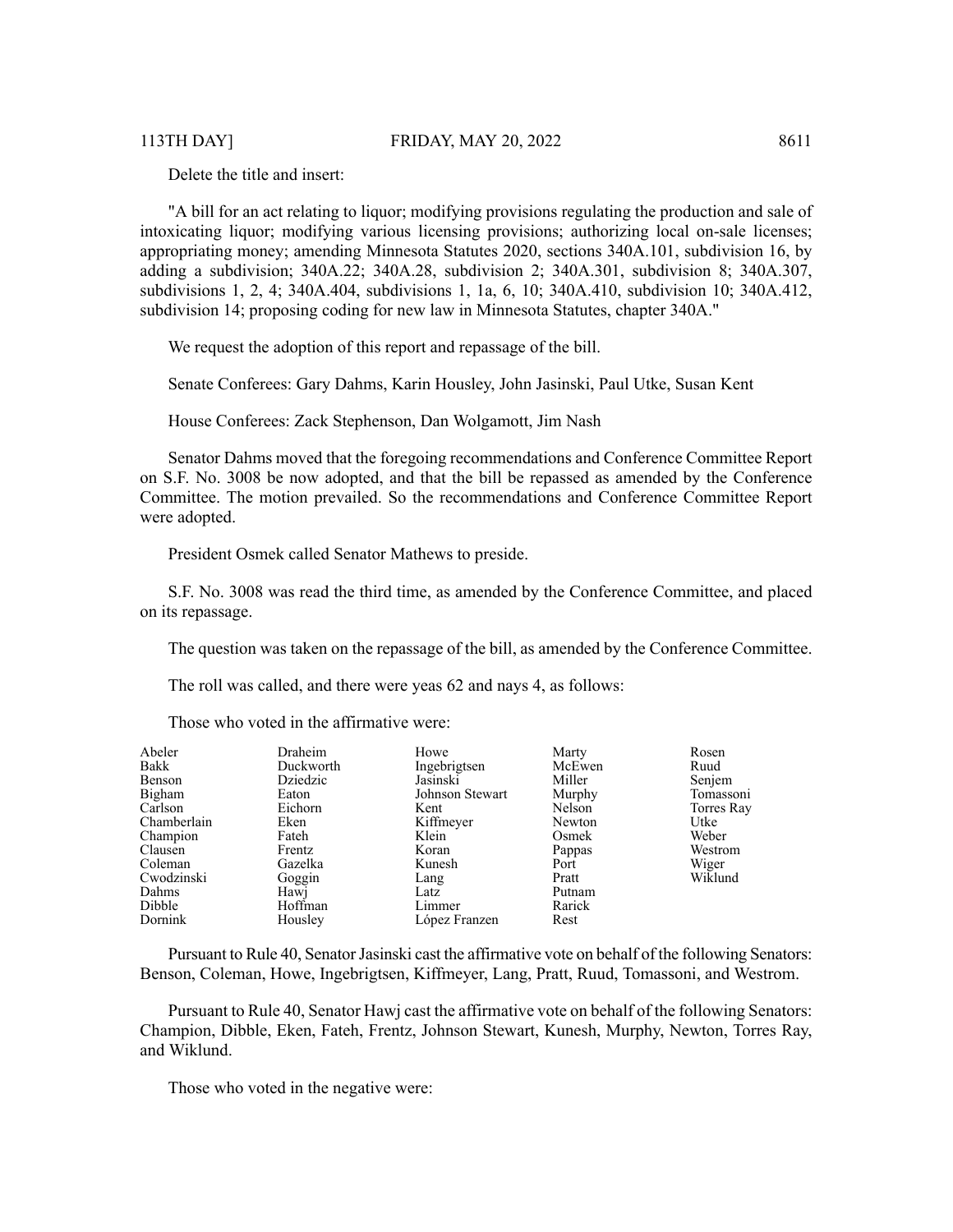Anderson Isaacson Johnson Mathews

Pursuant to Rule 40, Senator Jasinski cast the negative vote on behalf of the following Senator: Anderson.

So the bill, as amended by the Conference Committee, was repassed and its title was agreed to.

President Osmek resumed the Chair.

# **MOTIONS AND RESOLUTIONS - CONTINUED**

Without objection, remaining on the Order of Business of Motions and Resolutions, the Senate proceeded to the Order of Business of the Consent Calendar.

#### **CONSENT CALENDAR**

**S.F. No. 702:** A bill for an act relating to education; modifying reading instruction requirements; amending Minnesota Statutes 2020, section 122A.06, subdivision 4.

S.F. No. 702 was read the third time and placed on its final passage.

The question was taken on the passage of the bill.

The roll was called, and there were yeas 64 and nays 0, as follows:

Those who voted in the affirmative were:

| Abeler      | Dornink   | Housley         | Limmer        | Rarick     |
|-------------|-----------|-----------------|---------------|------------|
| Anderson    | Draheim   | Howe            | López Franzen | Rest       |
| Bakk        | Duckworth | Isaacson        | Marty         | Rosen      |
| Benson      | Dziedzic  | Jasinski        | Mathews       | Ruud       |
| Bigham      | Eaton     | Johnson         | McEwen        | Senjem     |
| Carlson     | Eichorn   | Johnson Stewart | Miller        | Tomassoni  |
| Chamberlain | Eken      | Kent            | Murphy        | Torres Ray |
| Champion    | Fateh     | Kiffmeyer       | Nelson        | Utke       |
| Clausen     | Frentz    | Klein           | Newton        | Weber      |
| Coleman     | Gazelka   | Koran           | Osmek         | Westrom    |
| Cwodzinski  | Goggin    | Kunesh          | Pappas        | Wiger      |
| Dahms       | Hawj      | Lang            | Port          | Wiklund    |
| Dibble      | Hoffman   | Latz            | Putnam        |            |

Pursuant to Rule 40, Senator Jasinski cast the affirmative vote on behalf of the following Senators: Anderson, Benson, Coleman, Howe, Kiffmeyer, Lang, Ruud, Tomassoni, and Westrom.

Pursuant to Rule 40, Senator Hawj cast the affirmative vote on behalf of the following Senators: Dibble, Eken, Fateh, Frentz, Johnson Stewart, Kunesh, López Franzen, Murphy, Newton, Port, Rest, Torres Ray, and Wiklund.

So the bill passed and its title was agreed to.

**S.F. No. 3534:** A bill for an act relating to education; modifying charter school admission requirements; amending Minnesota Statutes 2020, section 124E.11.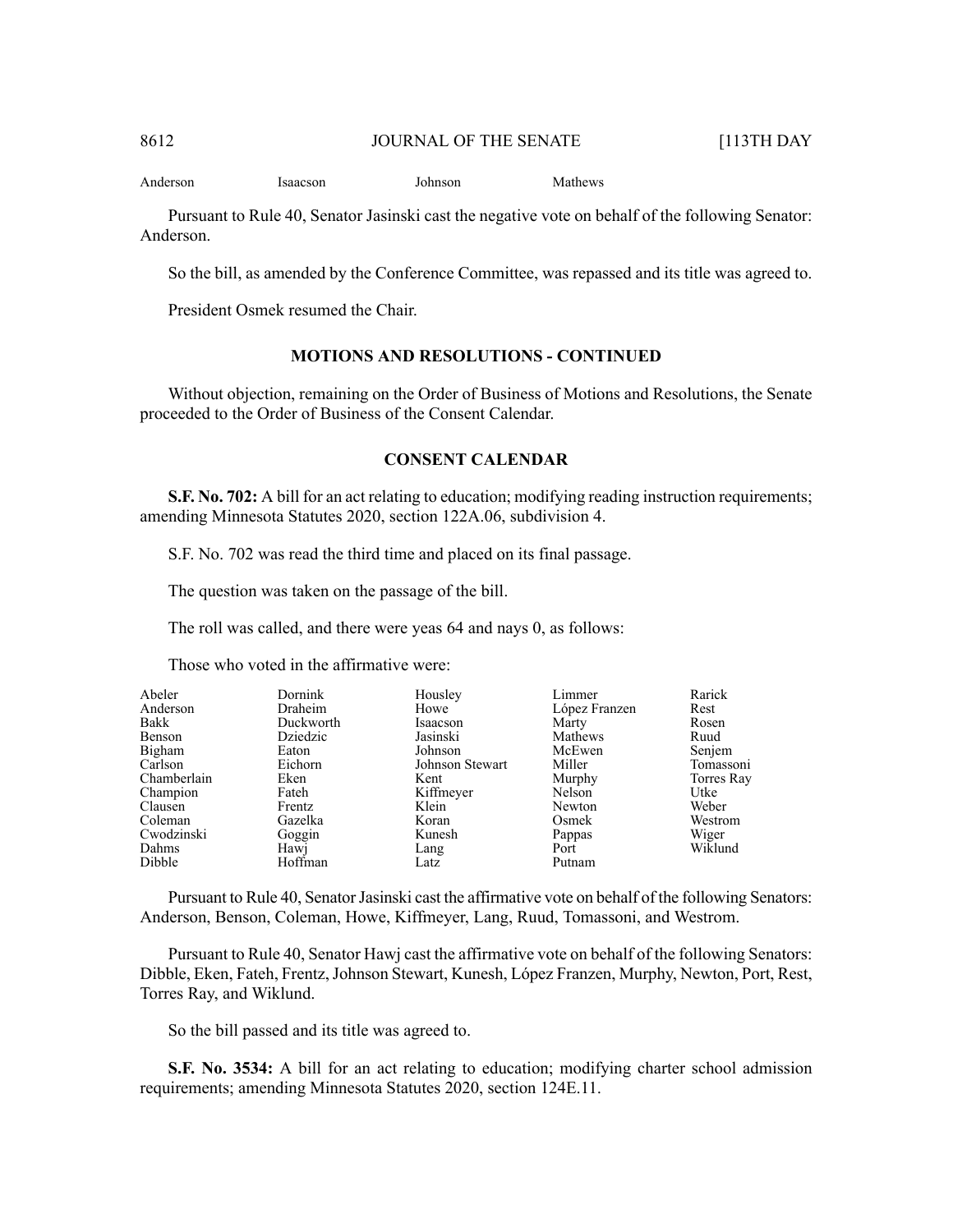S.F. No. 3534 was read the third time and placed on its final passage.

The question was taken on the passage of the bill.

The roll was called, and there were yeas 66 and nays 0, as follows:

Those who voted in the affirmative were:

| Abeler      | Draheim   | Ingebrigtsen    | Marty   | Rosen      |
|-------------|-----------|-----------------|---------|------------|
| Anderson    | Duckworth | Isaacson        | Mathews | Ruud       |
| Bakk        | Dziedzic  | Jasinski        | McEwen  | Senjem     |
| Benson      | Eaton     | Johnson         | Miller  | Tomassoni  |
| Bigham      | Eichorn   | Johnson Stewart | Murphy  | Torres Ray |
| Carlson     | Eken      | Kent            | Nelson  | Utke       |
| Chamberlain | Fateh     | Kiffmeyer       | Newton  | Weber      |
| Champion    | Frentz    | Klein           | Osmek   | Westrom    |
| Clausen     | Gazelka   | Koran           | Pappas  | Wiger      |
| Coleman     | Goggin    | Kunesh          | Port    | Wiklund    |
| Cwodzinski  | Hawi      | Lang            | Pratt   |            |
| Dahms       | Hoffman   | Latz            | Putnam  |            |
| Dibble      | Housley   | Limmer          | Rarick  |            |
| Dornink     | Howe      | López Franzen   | Rest    |            |

Pursuant to Rule 40, Senator Jasinski cast the affirmative vote on behalf of the following Senators: Anderson, Benson, Coleman, Ingebrigtsen, Lang, Nelson, Pratt, Ruud, Tomassoni, and Westrom.

Pursuant to Rule 40, Senator Hawj cast the affirmative vote on behalf of the following Senators: Eken, Fateh, Frentz, Johnson Stewart, Kunesh, López Franzen, Murphy, Newton, Rest, Torres Ray, and Wiklund.

So the bill passed and its title was agreed to.

#### **MOTIONS AND RESOLUTIONS - CONTINUED**

#### **SPECIAL ORDERS**

Pursuant to Rule 26, Senator Miller, Chair of the Committee on Rules and Administration, designated the following bills a Special Orders Calendar to be heard immediately:

H.F. Nos. 3346, 2354, 2665, 1829, and 3249.

#### **SPECIAL ORDER**

**H.F. No. 3346:** A bill for an act relating to state government; ratifying certain labor agreements and compensation plans; ratifying certain memorandums of understanding.

H.F. No. 3346 was read the third time and placed on its final passage.

The question was taken on the passage of the bill.

The roll was called, and there were yeas 66 and nays 0, as follows:

Those who voted in the affirmative were: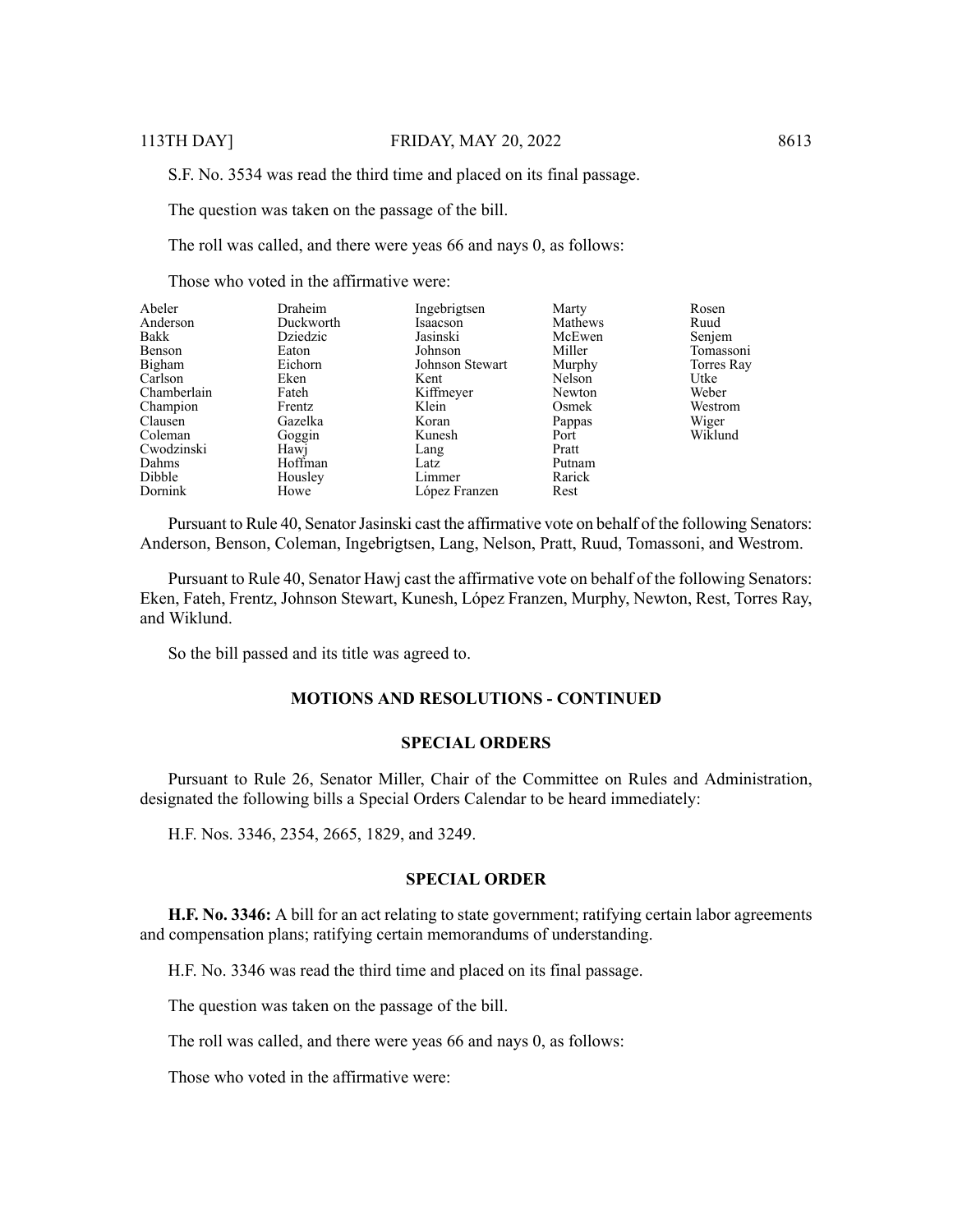| Abeler      | Draheim   | Ingebrigtsen    | Marty   | Rosen      |
|-------------|-----------|-----------------|---------|------------|
| Anderson    | Duckworth | Isaacson        | Mathews | Ruud       |
| Bakk        | Dziedzic  | Jasinski        | McEwen  | Senjem     |
| Benson      | Eaton     | Johnson         | Miller  | Tomassoni  |
| Bigham      | Eichorn   | Johnson Stewart | Murphy  | Torres Ray |
| Carlson     | Eken      | Kent            | Nelson  | Utke       |
| Chamberlain | Fateh     | Kiffmeyer       | Newton  | Weber      |
| Champion    | Frentz    | Klein           | Osmek   | Westrom    |
| Clausen     | Gazelka   | Koran           | Pappas  | Wiger      |
| Coleman     | Goggin    | Kunesh          | Port    | Wiklund    |
| Cwodzinski  | Hawj      | Lang            | Pratt   |            |
| Dahms       | Hoffman   | Latz            | Putnam  |            |
| Dibble      | Housley   | Limmer          | Rarick  |            |
| Dornink     | Howe      | López Franzen   | Rest    |            |

Pursuant to Rule 40, Senator Eichorn cast the affirmative vote on behalf of the following Senators: Anderson, Benson, Coleman, Ingebrigtsen, Jasinski, Lang, Pratt, Ruud, Tomassoni, and Westrom.

Pursuant to Rule 40, Senator Hawj cast the affirmative vote on behalf of the following Senators: Eken, Fateh, Frentz, Johnson Stewart, Kunesh, López Franzen, Murphy, Newton, Rest, Torres Ray, and Wiklund.

So the bill passed and its title was agreed to.

# **SPECIAL ORDER**

**H.F. No. 2354:** A bill for an act relating to judgments; enacting the Uniform Registration of Canadian Money Judgments Act adopted and recommended for passage by the National Conference of Commissioners on Uniform State Laws; proposing coding for new law in Minnesota Statutes, chapter 548.

H.F. No. 2354 was read the third time and placed on its final passage.

The question was taken on the passage of the bill.

The roll was called, and there were yeas 66 and nays 0, as follows:

Those who voted in the affirmative were:

| Bakk<br>Dziedzic<br>Benson<br>Eaton<br>Bigham<br>Eichorn<br>Carlson<br>Eken<br>Fateh<br>Chamberlain<br>Champion<br>Frentz<br>Clausen<br>Gazelka<br>Coleman<br>Goggin<br>Cwodzinski<br>Hawj<br>Dahms<br>Dibble<br>Housley | Kent<br>Lang<br>Hoffman<br>Latz | Jasinski<br>Johnson<br>Johnson Stewart<br>Kiffmeyer<br>Klein<br>Koran<br>Kunesh<br>Limmer | McEwen<br>Miller<br>Murphy<br>Nelson<br>Newton<br>Osmek<br>Pappas<br>Port<br>Pratt<br>Putnam<br>Rarick | Senjem<br>Tomassoni<br>Torres Ray<br>Utke<br>Weber<br>Westrom<br>Wiger<br>Wiklund |
|--------------------------------------------------------------------------------------------------------------------------------------------------------------------------------------------------------------------------|---------------------------------|-------------------------------------------------------------------------------------------|--------------------------------------------------------------------------------------------------------|-----------------------------------------------------------------------------------|
| Dornink<br>Howe                                                                                                                                                                                                          |                                 | López Franzen                                                                             | Rest                                                                                                   |                                                                                   |

Pursuant to Rule 40, Senator Eichorn cast the affirmative vote on behalf of the following Senators: Anderson, Benson, Coleman, Duckworth, Ingebrigtsen, Jasinski, Lang, Pratt, Ruud, Tomassoni, and Westrom.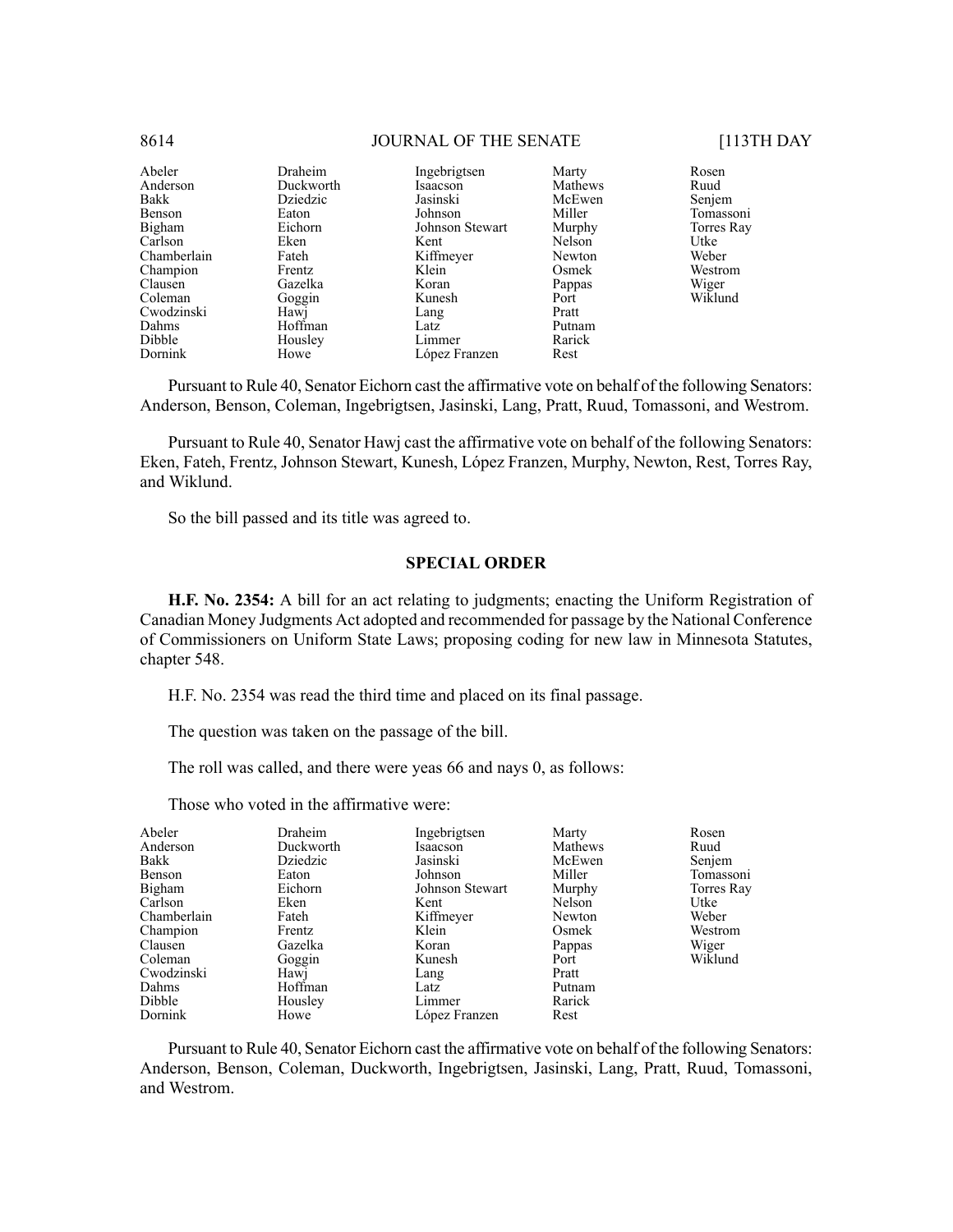Pursuant to Rule 40, Senator Hawj cast the affirmative vote on behalf of the following Senators: Eken, Fateh, Johnson Stewart, Kunesh, López Franzen, Murphy, Newton, Rest, Torres Ray, and Wiklund.

So the bill passed and its title was agreed to.

# **SPECIAL ORDER**

**H.F. No. 2665:** A bill for an act relating to courts; permitting certain emancipated minors to seek harassment restraining orders on their own behalf; amending Minnesota Statutes 2020, section 609.748, subdivision 2.

H.F. No. 2665 was read the third time and placed on its final passage.

The question was taken on the passage of the bill.

The roll was called, and there were yeas 65 and nays 0, as follows:

Those who voted in the affirmative were:

| Abeler      | Dornink   | Housley         | Latz          | Putnam     |
|-------------|-----------|-----------------|---------------|------------|
| Anderson    | Draheim   | Howe            | Limmer        | Rarick     |
| Bakk        | Duckworth | Ingebrigtsen    | López Franzen | Rest       |
| Benson      | Dziedzic  | Isaacson        | Marty         | Rosen      |
| Bigham      | Eaton     | Jasinski        | Mathews       | Ruud       |
| Carlson     | Eichorn   | Johnson         | McEwen        | Senjem     |
| Chamberlain | Eken      | Johnson Stewart | Miller        | Tomassoni  |
| Champion    | Fateh     | Kent            | Murphy        | Torres Ray |
| Clausen     | Frentz    | Kiffmeyer       | Newton        | Utke       |
| Coleman     | Gazelka   | Klein           | Osmek         | Weber      |
| Cwodzinski  | Goggin    | Koran           | Pappas        | Westrom    |
| Dahms       | Hawi      | Kunesh          | Port          | Wiger      |
| Dibble      | Hoffman   | Lang            | Pratt         | Wiklund    |

Pursuant to Rule 40, Senator Eichorn cast the affirmative vote on behalf of the following Senators: Anderson, Benson, Coleman, Dahms, Duckworth, Ingebrigtsen, Jasinski, Lang, Pratt, Rarick, Ruud, Tomassoni, and Westrom.

Pursuant to Rule 40, Senator Hawj cast the affirmative vote on behalf of the following Senators: Eken, Fateh, Johnson Stewart, Kunesh, López Franzen, Murphy, Newton, Rest, Torres Ray, and Wiklund.

So the bill passed and its title was agreed to.

#### **RECONSIDERATION**

Having voted on the prevailing side, Senator Bigham moved that the vote whereby H.F. No. 2665 was passed on May 20, 2022, be now reconsidered. The motion prevailed. So the vote was reconsidered.

**H.F. No. 2665:** A bill for an act relating to courts; permitting certain emancipated minors to seek harassment restraining orders on their own behalf; amending Minnesota Statutes 2020, section 609.748, subdivision 2.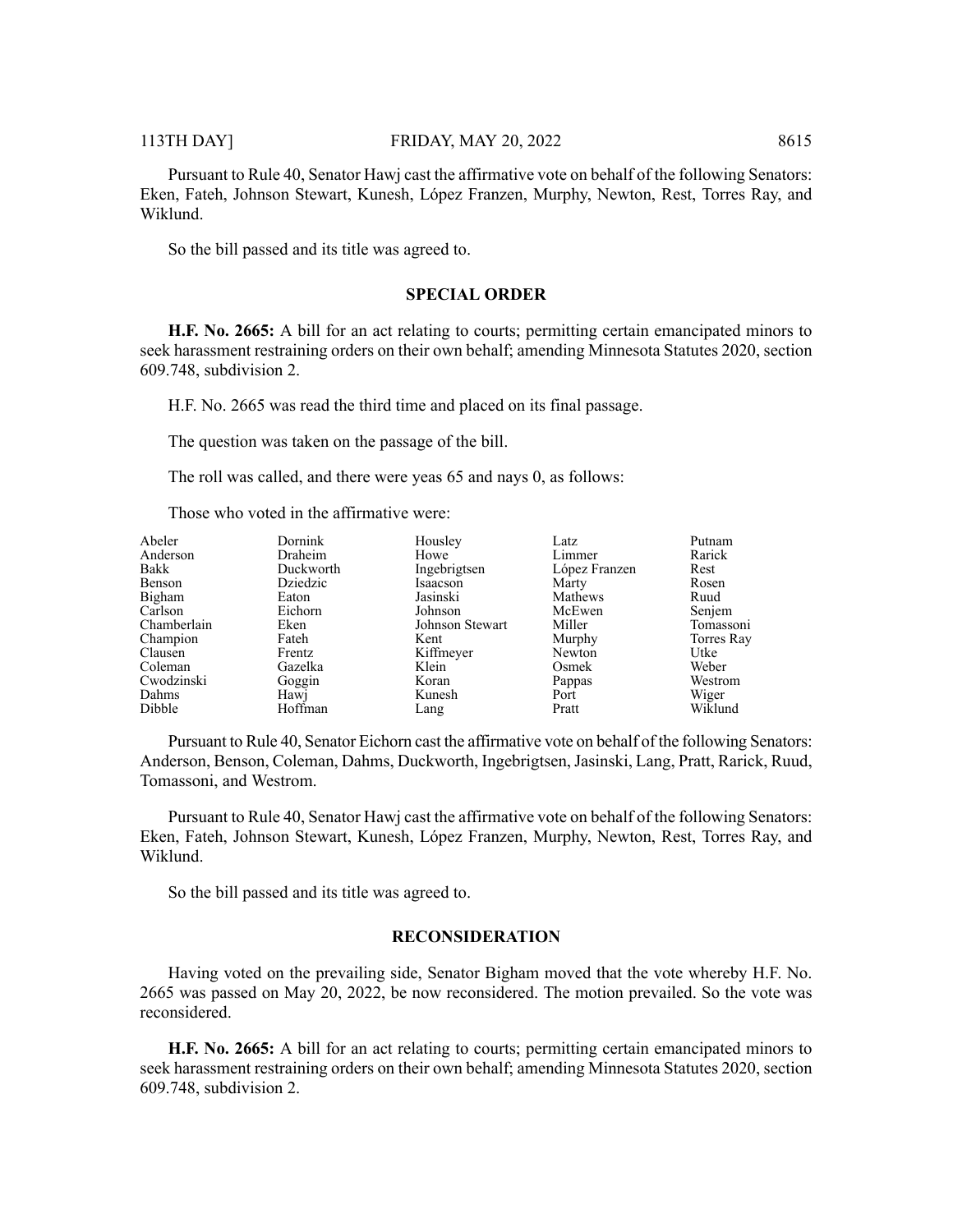H.F. No. 2665 was read the third time and placed on its final passage.

The question was taken on the passage of the bill.

The roll was called, and there were yeas 66 and nays 0, as follows:

Those who voted in the affirmative were:

| Abeler      | Draheim   | Ingebrigtsen    | Marty   | Rosen      |
|-------------|-----------|-----------------|---------|------------|
| Anderson    | Duckworth | Isaacson        | Mathews | Ruud       |
| Bakk        | Dziedzic  | Jasinski        | McEwen  | Senjem     |
| Benson      | Eaton     | Johnson         | Miller  | Tomassoni  |
| Bigham      | Eichorn   | Johnson Stewart | Murphy  | Torres Ray |
| Carlson     | Eken      | Kent            | Nelson  | Utke       |
| Chamberlain | Fateh     | Kiffmeyer       | Newton  | Weber      |
| Champion    | Frentz    | Klein           | Osmek   | Westrom    |
| Clausen     | Gazelka   | Koran           | Pappas  | Wiger      |
| Coleman     | Goggin    | Kunesh          | Port    | Wiklund    |
| Cwodzinski  | Hawj      | Lang            | Pratt   |            |
| Dahms       | Hoffman   | Latz            | Putnam  |            |
| Dibble      | Housley   | Limmer          | Rarick  |            |
| Dornink     | Howe      | López Franzen   | Rest    |            |

Pursuant to Rule 40, Senator Eichorn cast the affirmative vote on behalf of the following Senators: Anderson, Benson, Coleman, Dahms, Duckworth, Ingebrigtsen, Jasinski, Lang, Pratt, Rarick, Ruud, Tomassoni, and Westrom.

Pursuant to Rule 40, Senator Hawj cast the affirmative vote on behalf of the following Senators: Eken, Fateh, Johnson Stewart, Kunesh, López Franzen, Murphy, Newton, Rest, Torres Ray, and Wiklund.

So the bill passed and its title was agreed to.

# **SPECIAL ORDER**

**H.F. No. 1829:** A bill for an act relating to commerce; prohibiting discrimination against organ or bone marrow donors by certain insurers; amending Minnesota Statutes 2020, section 72A.20, by adding a subdivision.

H.F. No. 1829 was read the third time and placed on its final passage.

The question was taken on the passage of the bill.

The roll was called, and there were yeas 66 and nays 0, as follows:

Those who voted in the affirmative were:

| Abeler      | Cwodzinski | Fateh        | Jasinski        | Limmer        |
|-------------|------------|--------------|-----------------|---------------|
| Anderson    | Dahms      | Frentz       | Johnson         | López Franzen |
| Bakk        | Dibble     | Gazelka      | Johnson Stewart | Marty         |
| Benson      | Dornink    | Goggin       | Kent            | Mathews       |
| Bigham      | Draheim    | Hawi         | Kiffmeyer       | McEwen        |
| Carlson     | Duckworth  | Hoffman      | Klein           | Miller        |
| Chamberlain | Dziedzic   | Housley      | Koran           | Murphy        |
| Champion    | Eaton      | Howe         | Kunesh          | Nelson        |
| Clausen     | Eichorn    | Ingebrigtsen | Lang            | Newton        |
| Coleman     | Eken       | Isaacson     | Latz            | Osmek         |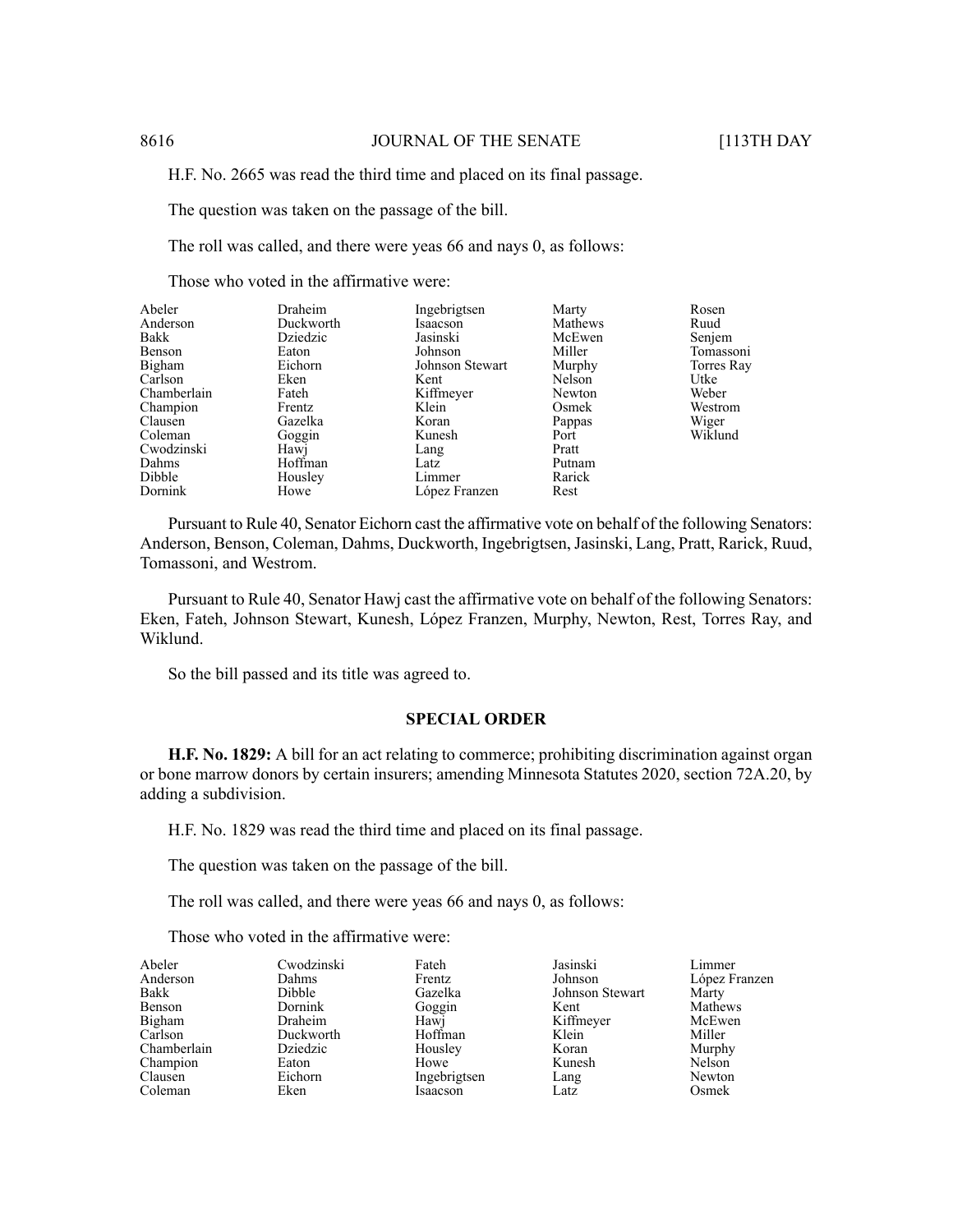| Pappas | Rarick | Senjem     | Weber   |
|--------|--------|------------|---------|
| Port   | Rest   | Tomassoni  | Westrom |
| Pratt  | Rosen  | Torres Ray | Wiger   |
| Putnam | Ruud   | Utke       | Wiklund |

Pursuant to Rule 40, Senator Eichorn cast the affirmative vote on behalf of the following Senators: Anderson, Benson, Coleman, Dahms, Duckworth, Goggin, Ingebrigtsen, Jasinski, Lang, Pratt, Rarick, Ruud, Tomassoni, and Westrom.

Pursuant to Rule 40, Senator Hawj cast the affirmative vote on behalf of the following Senators: Eken, Fateh, Johnson Stewart, Kunesh, López Franzen, Murphy, Newton, Rest, Torres Ray, and Wiklund.

So the bill passed and its title was agreed to.

# **SPECIAL ORDER**

**H.F. No. 3249:** A bill for an act relating to state government; modifying various provisions governing or administered by the secretary of state; amending Minnesota Statutes 2020, sections 5B.02; 5B.05; 5B.10, subdivision 1; 13.045, subdivisions 1, 2, 3, 4a.

H.F. No. 3249 was read the third time and placed on its final passage.

The question was taken on the passage of the bill.

The roll was called, and there were yeas 64 and nays 0, as follows:

Those who voted in the affirmative were:

| Abeler      | Dornink   | Howe            | López Franzen | Rarick     |
|-------------|-----------|-----------------|---------------|------------|
| Anderson    | Draheim   | Ingebrigtsen    | Marty         | Rest       |
| Bakk        | Duckworth | Isaacson        | Mathews       | Rosen      |
| Benson      | Dziedzic  | Jasinski        | McEwen        | Ruud       |
| Bigham      | Eaton     | Johnson         | Miller        | Senjem     |
| Carlson     | Eichorn   | Johnson Stewart | Murphy        | Tomassoni  |
| Chamberlain | Eken      | Kent            | Nelson        | Torres Ray |
| Champion    | Fateh     | Klein           | Newton        | Utke       |
| Clausen     | Frentz    | Koran           | Osmek         | Weber      |
| Coleman     | Gazelka   | Kunesh          | Pappas        | Westrom    |
| Cwodzinski  | Hawj      | Lang            | Port          | Wiger      |
| Dahms       | Hoffman   | Latz            | Pratt         | Wiklund    |
| Dibble      | Housley   | Limmer          | Putnam        |            |

Pursuant to Rule 40, Senator Eichorn cast the affirmative vote on behalf of the following Senators: Anderson, Benson, Coleman, Dahms, Duckworth, Housley, Ingebrigtsen, Jasinski, Lang, Nelson, Pratt, Rarick, Ruud, Tomassoni, and Westrom.

Pursuant to Rule 40, Senator Hawj cast the affirmative vote on behalf of the following Senators: Eken, Fateh, Johnson Stewart, Kunesh, López Franzen, Murphy, Newton, Rest, Torres Ray, and Wiklund.

So the bill passed and its title was agreed to.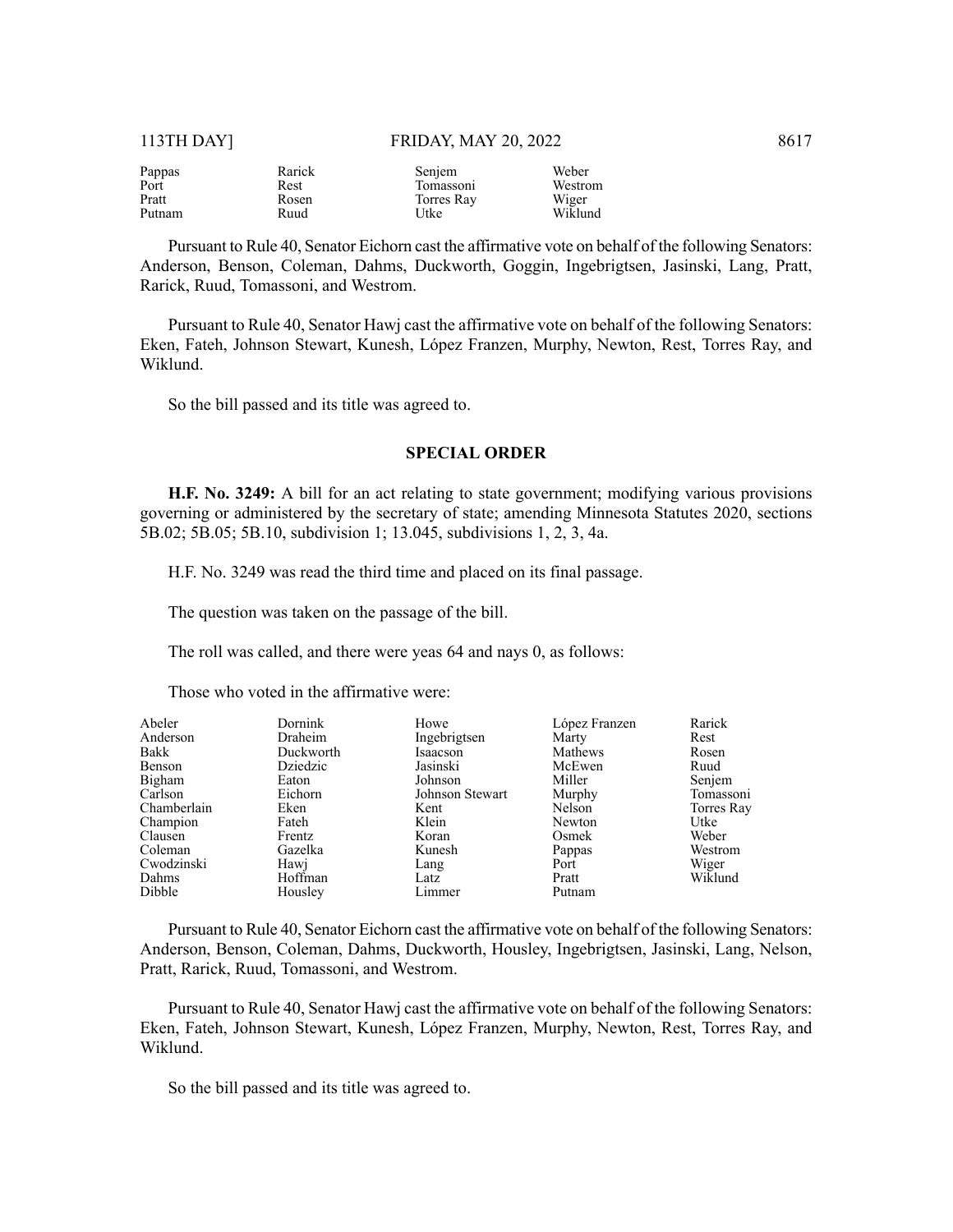#### **MOTIONS AND RESOLUTIONS - CONTINUED**

Senator Champion moved that the name of Senator Dibble be added as a co-author to S.F. No. 3789. The motion prevailed.

# **MEMBERS EXCUSED**

Senator Newman was excused from the Session of today at 1:00 p.m. Senator Kunesh was excused from the Session of today from 1:00 to 2:30 p.m. Senator Nelson was excused from the Session of today from 2:20 to 2:30 p.m. Senators Goggin and Kiffmeyer were excused from the Sesion of today at 4:00 p.m.

# **ADJOURNMENT**

Senator Miller moved that the Senate do now adjourn until 1:00 p.m., Saturday, May 21, 2022. The motion prevailed.

Cal R. Ludeman, Secretary of the Senate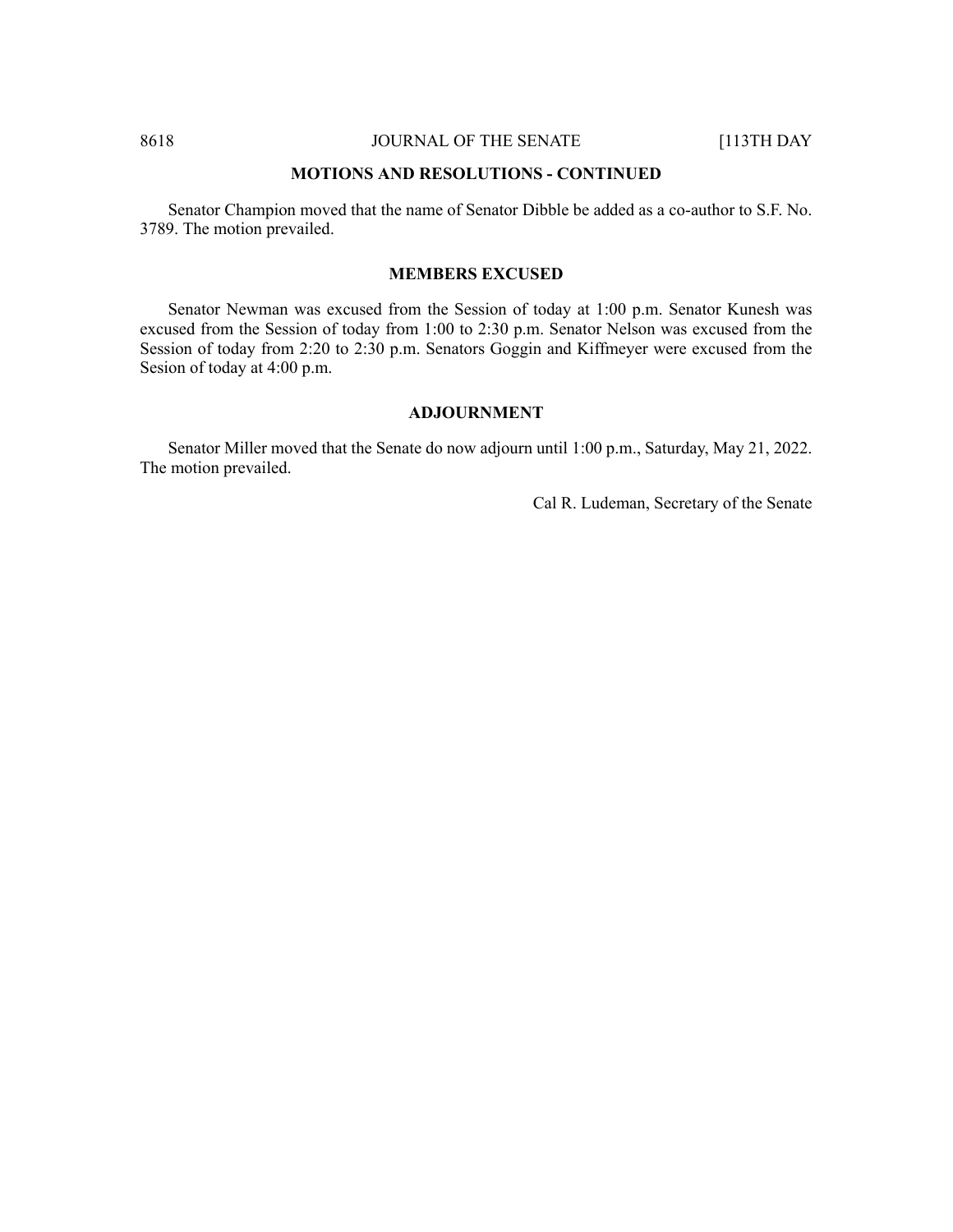# **INDEX TO DAILY JOURNAL**

# **Friday, May 20, 2022**

# **EXECUTIVE AND OFFICIAL COMMUNICATIONS**

Pages 8589 to 8590

# **CHAPTER LAWS**

|           |           | <b>Session Laws</b> |      |
|-----------|-----------|---------------------|------|
| S.F. Nos. | H.F. Nos. | Chapter No.         | Page |
|           |           |                     |      |
|           |           |                     |      |
|           |           |                     |      |
|           |           |                     |      |
|           |           |                     |      |
|           |           |                     |      |
|           |           |                     |      |
|           |           |                     |      |

# **MESSAGES FROM THE HOUSE AND FIRST READING OF HOUSE FILES**

|         |      |         | 1st                                                  |
|---------|------|---------|------------------------------------------------------|
| Message | H.F. | Message | Reading                                              |
| Page    | Nos. | Page    | Page                                                 |
|         |      |         |                                                      |
|         |      |         | 8591                                                 |
|         |      |         |                                                      |
|         |      |         | 8591                                                 |
|         |      |         | $961$ 8596<br>$3394$ 8591<br>$3765$ 8590<br>37758591 |

# **SUSPENSION OF RULES**

| S.F. Nos. | Page | H.F. Nos.  | Page |
|-----------|------|------------|------|
|           |      | $844$ 8595 |      |

#### **REPORTS OF COMMITTEES**

| S.F. Nos. | Page | H.F. Nos.   | Page |
|-----------|------|-------------|------|
|           |      | $3255$ 8591 |      |
|           |      | $3400$ 8592 |      |
|           |      | $3955$ 8592 |      |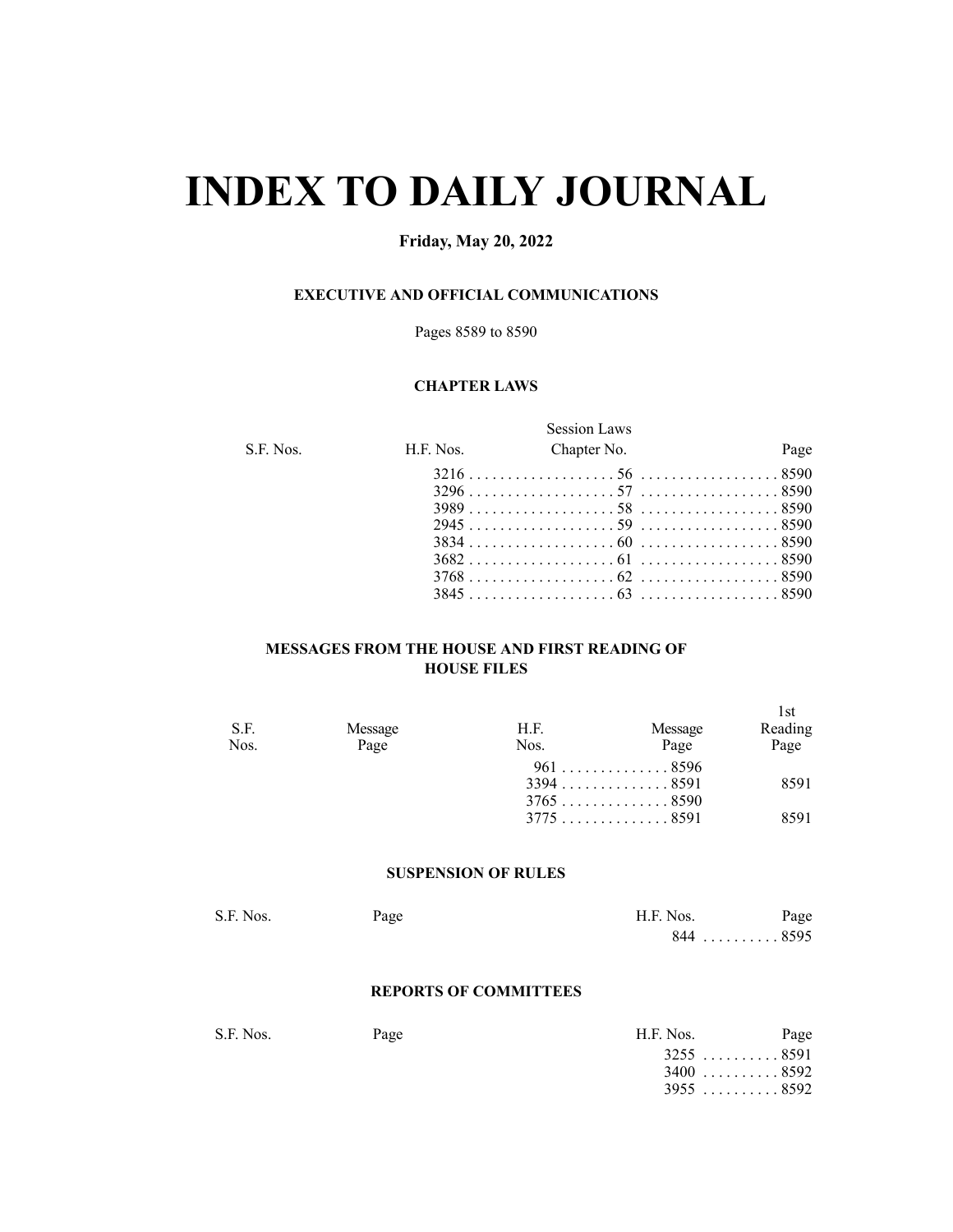# **SECOND READINGS**

S.F. Nos. Page Page H.F. Nos. Page . . . . . . . . . . 8594 . . . . . . . . . . 8592 . . . . . . . . . . 8592 . . . . . . . . . . 8592

#### **INTRODUCTION AND FIRST READING OF SENATE BILLS**

S.F Nos. 4604 to 4606 . . . . . . . . . . . . . . . . . Page 8593

# **MOTIONS AND RESOLUTIONS**

| S.F. Nos. | Page                      | H.F. Nos. | Page        |
|-----------|---------------------------|-----------|-------------|
|           | 7028612                   |           | $844$ 8593  |
|           | $1158$ 8595               |           | 8448594     |
|           | $3534$ 8612               |           | $2665$ 8615 |
|           | $3789 \ldots \ldots 8618$ |           |             |
| Sen. Res. |                           |           |             |
|           | No. 144 8593              |           |             |

## **CONFERENCE COMMITTEE REPORTS**

| S.F. Nos. | Page        | H.F. Nos.      | Page |
|-----------|-------------|----------------|------|
|           | $3008$ 8597 | . 8596<br>961. |      |

#### **SPECIAL ORDERS**

| S.F. Nos. | Page | H.F. Nos.                        | Page |
|-----------|------|----------------------------------|------|
|           |      | $1829 \ldots \ldots \ldots 8616$ |      |
|           |      | $2354$ 8614                      |      |
|           |      | $2665$ 8615                      |      |
|           |      | 3249 8617                        |      |
|           |      | $3346$ 8613                      |      |

# **THIRD READINGS**

| S.F. Nos. | Page        | H.F. Nos.          | Page |
|-----------|-------------|--------------------|------|
|           | 7028612     | 961 8597           |      |
|           | $3008$ 8611 | $1829 \ldots$ 8616 |      |
|           | 35348613    | $2354$ 8614        |      |
|           |             | $2665$ 8615        |      |
|           |             | $2665$ 8616        |      |
|           |             | $3249$ 8617        |      |